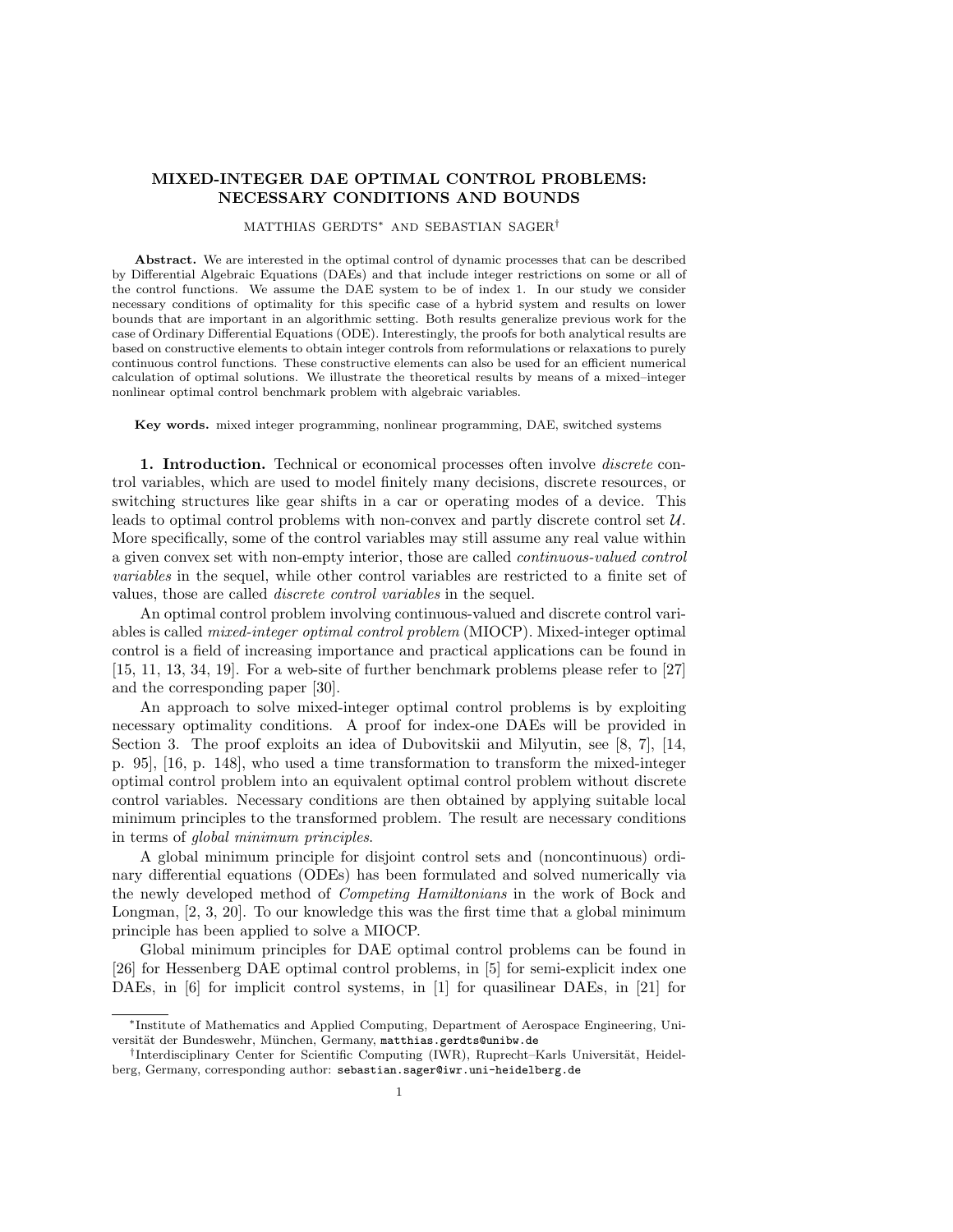nonlinear DAEs of arbitrary index, and in [36] for switched ODEs.

The global minimum principle can be exploited numerically using an indirect first optimize, then discretize approach, but a very good initial guess of the problem's switching structure is needed. Such an initial guess is often not available for practical applications.

The time transformation of Dubovitskii and Milyutin will be used in Section 3 as a theoretical tool to prove the global minimum principle. Interestingly, the same variable time transformation can be used numerically to solve mixed-integer optimal control problems, see [23, 24, 37, 34, 13], time optimal control problems, see [23], and singular optimal control problems, see [35]. A method for solving nonlinear mixed-integer programming problems based on a suitable formulation of an equivalent optimal control problem was introduced in [22].

An alternative approach based on a partial outer convexification, relaxation, and control grid adaptivity has been proposed in [28, 33, 31]. Extensions include the explicit treatment of combinatorial [32] and vanishing constraints [18]. A crucial ingredient are tight lower bounds. An extension of an important result to the DAE case is deduced in Section 4. Again, parts of the proof are constructive in the sense that they provide discrete control values.

We illustrate the global minimum principle for MIOCPs in DAE in Section 5 and close with a summary.

Throughout,  $L_{\infty}^n(\mathcal{I})$  denotes the Banach space of essentially bounded *n*-vector functions on the compact interval  $\mathcal{I} \subset \mathbb{R}$  and  $W_{1,\infty}^n(\mathcal{I})$  denotes the Banach space of absolutely continuous *n*-vector functions on the compact interval  $\mathcal I$  with essentially bounded first derivative.

2. Time Transformation. In this section we distinguish between continuousvalued controls u with values in the closed convex set  $\mathcal{U} \subseteq \mathbb{R}^{n_u}$  with  $\text{int}(\mathcal{U}) \neq 0$  and discrete controls v with values in the discrete finite set

$$
\mathcal{V} := \{v^1, \dots, v^{n_\omega}\} \qquad v^i \in \mathbb{R}^{n_v}, n_\omega \in \mathbb{N}.
$$
\n
$$
(2.1)
$$

We investigate

PROBLEM 2.1 (Mixed-Integer Optimal Control Problem (MIOCP)). Let  $\mathcal I :=$  $[t_0, t_f]$  be a non-empty compact time interval with  $t_0 < t_f$  fixed. Let

$$
\varphi: \mathbb{R}^{n_x} \times \mathbb{R}^{n_x} \longrightarrow \mathbb{R},
$$
  
\n
$$
f: \mathbb{R}^{n_x} \times \mathbb{R}^{n_y} \times \mathbb{R}^{n_u} \times \mathbb{R}^{n_v} \longrightarrow \mathbb{R}^{n_x},
$$
  
\n
$$
g: \mathbb{R}^{n_x} \times \mathbb{R}^{n_y} \times \mathbb{R}^{n_u} \times \mathbb{R}^{n_v} \longrightarrow \mathbb{R}^{n_y},
$$
  
\n
$$
s: \mathbb{R}^{n_x} \longrightarrow \mathbb{R}^{n_x},
$$
  
\n
$$
\psi: \mathbb{R}^{n_x} \times \mathbb{R}^{n_x} \longrightarrow \mathbb{R}^{n_\psi}
$$

be sufficiently smooth functions,  $\mathcal{U} \subseteq \mathbb{R}^{n_u}$  closed and convex with non-empty interior, and  $V$  as in  $(2.1)$ .

Minimize the objective function

 $\varphi(x(t_0), x(t_{\rm f}))$ 

with respect to  $x \in W^{n_x}_{1,\infty}(\mathcal{I}), y \in L^{n_y}_{\infty}(\mathcal{I}), u \in L^{n_u}_{\infty}(\mathcal{I}), v \in L^{n_v}_{\infty}(\mathcal{I})$  subject to the semi-explicit DAE

$$
\dot{x}(t) = f(x(t), y(t), u(t), v(t)) \quad \text{a.e. in } \mathcal{I},
$$
  

$$
0_{\mathbb{R}^{n_y}} = g(x(t), y(t), u(t), v(t)) \quad \text{a.e. in } \mathcal{I},
$$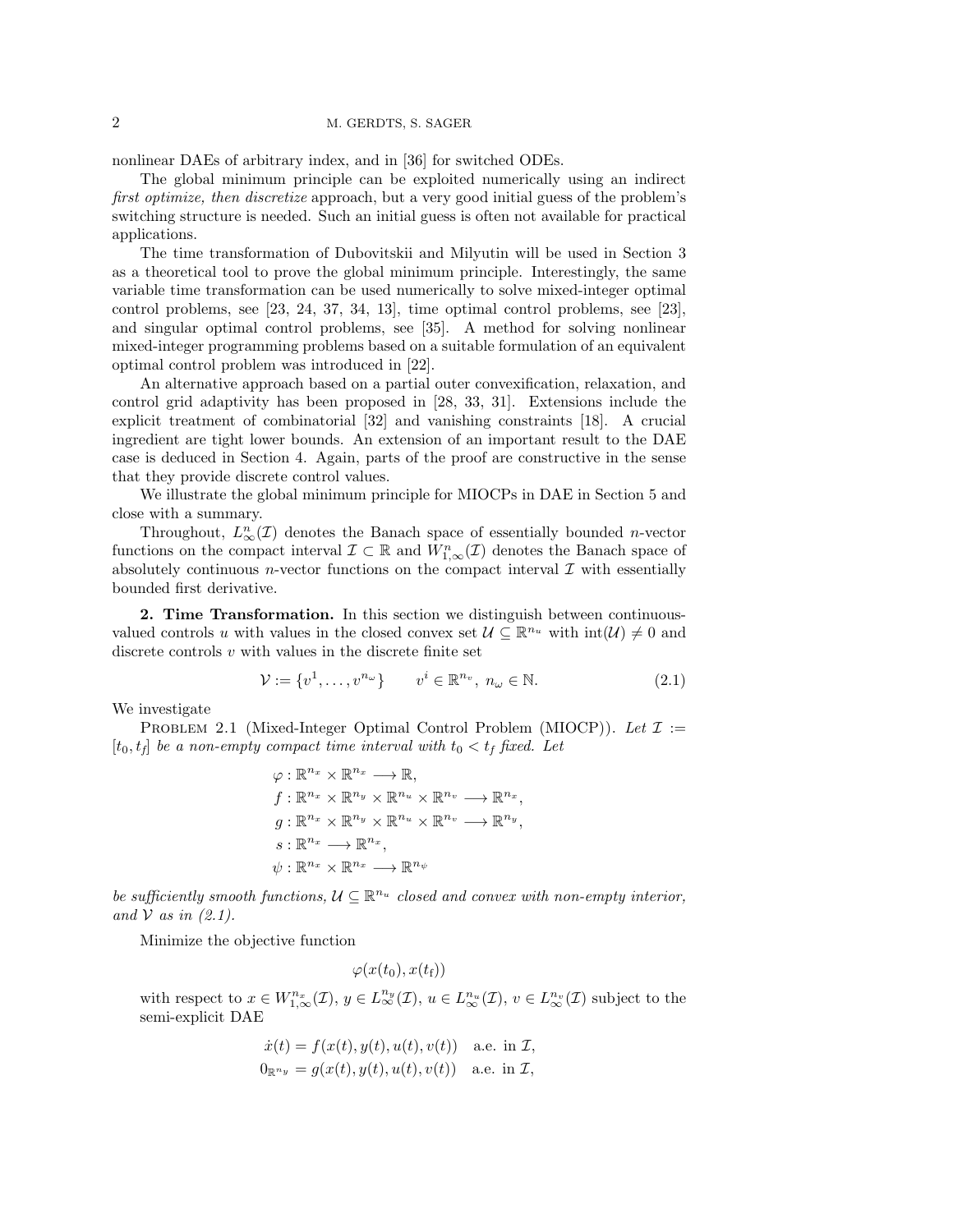the state constraint

$$
s(x(t)) \leq 0_{\mathbb{R}^{n_s}},
$$

the boundary condition

$$
\psi(x(t_0), x(t_{\rm f})) = 0_{\mathbb{R}^{n_{\psi}}},
$$

and the set constraints

$$
u(t) \in \mathcal{U} \quad \text{ a.e. in } \mathcal{I},
$$
  
 
$$
v(t) \in \mathcal{V} \quad \text{ a.e. in } \mathcal{I}.
$$

Ē

The variable time transformation method is based on a discretization. For simplicity only equally spaced grids are discussed. Let the major grid

$$
\mathbb{G}_N := \{ t_i = t_0 + ih \mid i = 0, \dots, N \}, \quad h = \frac{t_f - t_0}{N}
$$

with  $N \in \mathbb{N}$  intervals be given. Each major grid interval is subdivided into  $n_{\omega}$  equally spaced subintervals, where  $n_{\omega}$  denotes the number of values in the discrete control set  $V$  in (2.1). This leads to the *minor grid* 

$$
\mathbb{G}_{N,n_{\omega}} := \{\tau_{i,j} = t_i + j\frac{h}{n_{\omega}} \mid j = 0, \ldots, n_{\omega}, i = 0, \ldots, N-1\}.
$$

On the minor grid define the fixed and piecewise constant function

$$
v_{\mathbb{G}_{N,n_{\omega}}}(\tau) := v^{j} \quad \text{for } \tau \in [\tau_{i,j-1}, \tau_{i,j}), \ i = 0, \dots, N-1, \ j = 1, \dots, n_{\omega}.
$$
 (2.2)

Consider the time transformation

$$
t(\tau):=t_0+\int_{t_0}^\tau w(r)dr,\quad \tau\in\mathcal{I},
$$

with

$$
\int_{t_0}^{t_f} w(r) dr = t_f - t_0 \quad \text{and} \quad w(\tau) \ge 0 \quad \text{for almost every } \tau \in \mathcal{I}.
$$
 (2.3)

The inverse mapping is defined by

$$
\tau(t) := \inf \{ \tau \in \mathcal{I} \mid t(\tau) = t \}. \tag{2.4}
$$

The time transformation controls the length of the intervals  $[t(\tau_{i,j}), t(\tau_{i,j+1})]$  by proper choice of w according to

$$
\int_{\tau_{i,j}}^{\tau_{i,j+1}} w(\tau) d\tau = t(\tau_{i,j+1}) - t(\tau_{i,j}).
$$

Note that the time transformation maps  $\mathcal I$  onto itself but changes the speed of running through this interval. In particular, it holds

$$
\frac{dt}{d\tau}(\tau) = w(\tau) \quad \text{for } \tau \in \mathcal{I},
$$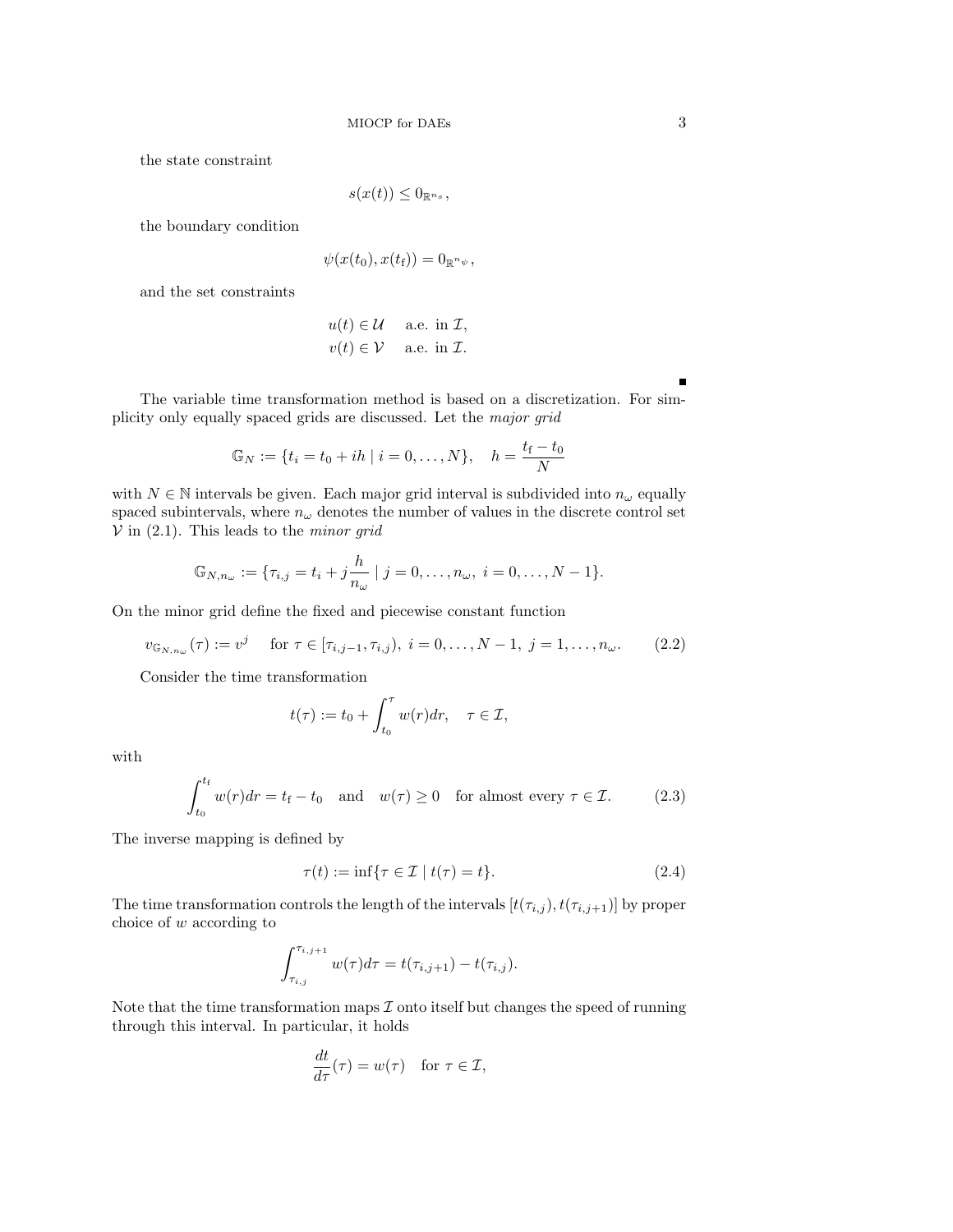and the interval  $[t(\tau_{i,j}), t(\tau_{i,j+1})]$  shrinks to the point  $\{t(\tau_{i,j})\}$  if

$$
w(\tau) = 0
$$
 in  $[\tau_{i,j}, \tau_{i,j+1}).$ 

State constraints  $s(x(t)) \leq 0_{\mathbb{R}^{n_s}}$  will be evaluated at major grid points  $t_i$ ,  $i =$  $0, \ldots, N$ , only, and hence we impose the additional constraints

$$
\int_{t_i}^{t_{i+1}} w(\tau) d\tau = t_{i+1} - t_i = h, \quad i = 0, \dots, N - 1,
$$
\n(2.5)

which ensure that the transformed time points  $t_i = t(t_i), i = 1, \ldots, N$ , are fixed points. Without these constraints, the time transformation tends to optimize the points  $t(t_i)$  such that constraints can be fulfilled easily.

Joining the function  $v_{\mathbb{G}_{N,n_{\omega}}}$  from (2.2) and any w satisfying the conditions (2.3) and (2.5), yields a feasible discrete control  $v(t) \in V$  defined by

$$
v(t) := v_{\mathbb{G}_{N,n_{\omega}}}(\tau(t)), \qquad t \in [t_0, t_f]
$$

see Figure 2.1. Notice, that minor intervals with  $w(\tau) = 0$  do not contribute to  $v(t)$ .



 $= t(\tau_{i,2})$ Fig. 2.1. Back-transformation v (bottom) of variable time transformation for given w and fixed  $v_{\mathbb{G}_{N,n_{\omega}}}$  (top).

 $t(\tau_{i+1,1})$  $= t(\tau_{i+1,2})$ 

 $t_{i-1}$  t<sub>i</sub>  $t_i$  t<sub>i+1</sub> t<sub>i+1</sub>

Vice versa, every piecewise constant discrete control v on the major grid  $\mathbb{G}_N$  can be described by  $v_{\mathbb{G}_{N,n_{\omega}}}$  and some feasible w.

The preference of values given by the definition of the fixed function  $v_{\mathbb{G}_{N,n_{\omega}}}$  on the minor grid  $\mathbb{G}_{N,n_{\omega}}$  is arbitrary and any other order would be feasible as well. This is not essential, as any discrete control with finitely many jumps can be approximated arbitrarily close on the major grid for h sufficiently small.

Summarizing, the time transformation leads to the following partly discretized optimal control problem:

PROBLEM 2.2.

Minimize

$$
\varphi(x(t_0),x(t_{\mathrm{f}}))
$$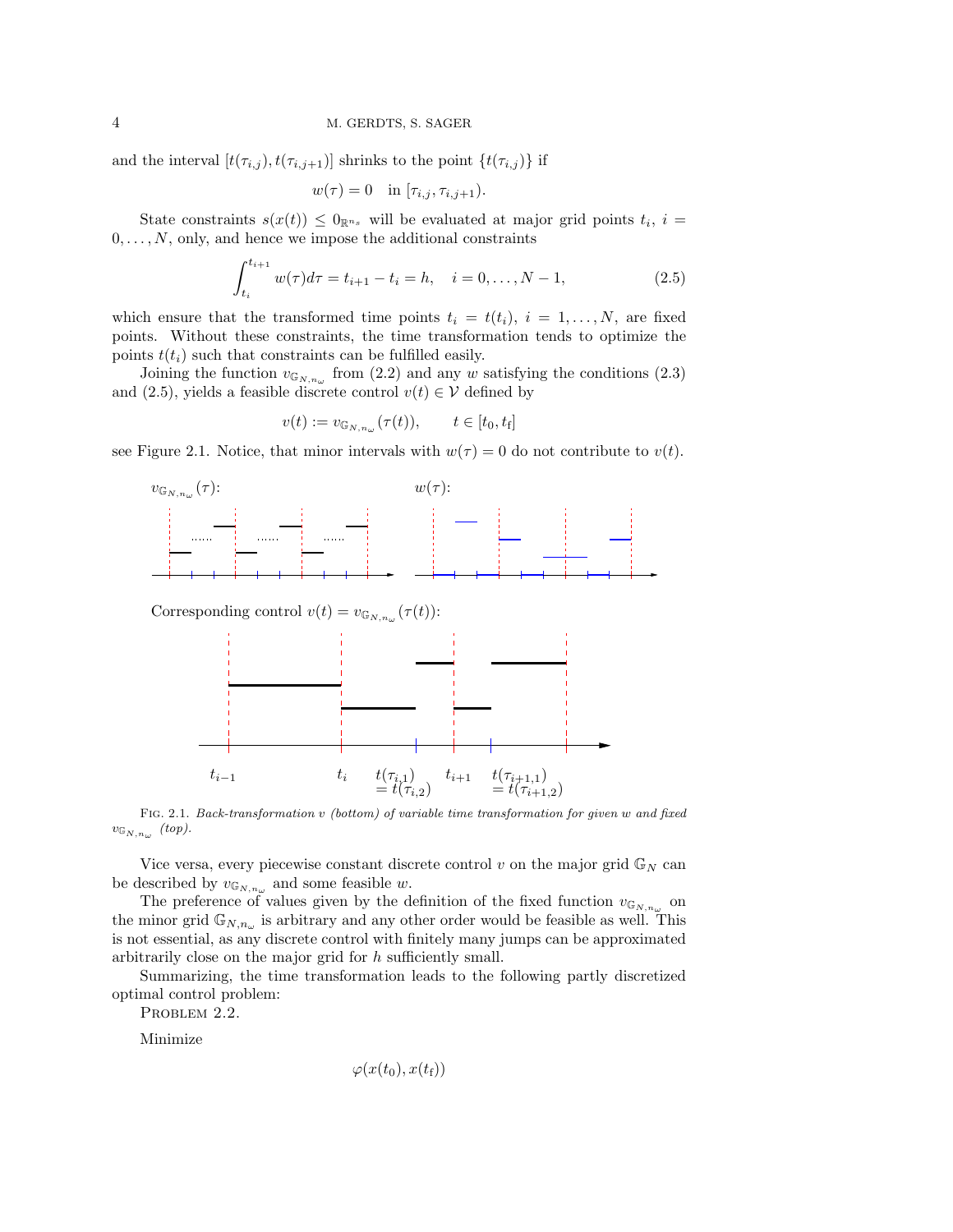with respect to  $x \in W^{n_x}_{1,\infty}(\mathcal{I}), y \in L^{n_y}_{\infty}(\mathcal{I}), u \in L^{n_u}_{\infty}(\mathcal{I}), w \in L_{\infty}(\mathcal{I})$  subject to

$$
\dot{x}(\tau) = w(\tau) f(x(\tau), y(\tau), u(\tau), v_{\mathbb{G}_{N,n_{\omega}}}(\tau)) \qquad \text{a.e. in } \mathcal{I},
$$
  
\n
$$
0_{\mathbb{R}^{n_y}} = g(x(\tau), y(\tau), u(\tau), v_{\mathbb{G}_{N,n_{\omega}}}(\tau)) \qquad \text{a.e. in } \mathcal{I},
$$
  
\n
$$
s(x(\tau)) \leq 0_{\mathbb{R}^{n_s}} \qquad \text{in } \mathcal{I},
$$
  
\n
$$
\psi(x(t_0), x(t_f)) = 0_{\mathbb{R}^{n_{\psi}}},
$$
  
\n
$$
u(\tau) \in \mathcal{U} \qquad \text{a.e. in } \mathcal{I},
$$
  
\n
$$
w \in \mathcal{W}.
$$

Herein,  $W$  is defined by

$$
\mathcal{W} := \left\{ w \in L_{\infty}(\mathcal{I}) \middle| \begin{array}{c} w(\tau) \geq 0, \\ w \text{ piecewise constant on } \mathbb{G}_{N,n_{\omega}}, \\ \int_{t_i}^{t_{i+1}} w(\tau) d\tau = t_{i+1} - t_i, \ i = 0, \ldots, N \end{array} \right\}.
$$

Problem 2.2 has only continuous-valued controls and can be solved by a direct discretization method. Application of the inverse time transformation

 $x(t) := \hat{x}(\tau(t)), \ y(t) := \hat{y}(\tau(t)), \ u(t) := \hat{u}(\tau(t)), \ v(t) := v_{G_{N,n_{\omega}}}(\tau(t))$ 

with  $\tau(t)$  according to (2.4) to an optimal solution  $(\hat{x}, \hat{y}, \hat{u}, \hat{w})$  of Problem 2.2 yields an approximate solution of Problem 2.1.

3. Necessary conditions for optimality. We exploit the time transformation in Section 2 in order to prove a global minimum principle. To this end we consider the following autonomous optimal control problem on a fixed time interval  $[t_0, t_f]$  subject to an index one DAE with general set constraints for the control:

PROBLEM 3.1 (Optimal Control Problem). Let  $\mathcal{I} := [t_0, t_f]$  be a non-empty compact time interval with  $t_0 < t_f$  fixed. Let

$$
\varphi: \mathbb{R}^{n_x} \times \mathbb{R}^{n_x} \longrightarrow \mathbb{R},
$$
  
\n
$$
f_0: \mathbb{R}^{n_x} \times \mathbb{R}^{n_y} \times \mathbb{R}^{n_u} \longrightarrow \mathbb{R},
$$
  
\n
$$
f: \mathbb{R}^{n_x} \times \mathbb{R}^{n_y} \times \mathbb{R}^{n_u} \longrightarrow \mathbb{R}^{n_x},
$$
  
\n
$$
g: \mathbb{R}^{n_x} \times \mathbb{R}^{n_y} \times \mathbb{R}^{n_u} \longrightarrow \mathbb{R}^{n_y},
$$
  
\n
$$
\psi: \mathbb{R}^{n_x} \times \mathbb{R}^{n_x} \longrightarrow \mathbb{R}^{n_\psi}
$$

be sufficiently smooth functions and  $\mathcal{U} \subseteq \mathbb{R}^{n_u}$  a non-empty set.

Minimize the objective function

$$
\varphi(x(t_0), x(t_f)) + \int_{t_0}^{t_f} f_0(x(t), y(t), u(t)) dt
$$

with respect to  $x \in W^{n_x}_{1,\infty}(\mathcal{I}), y \in L^{n_y}_{\infty}(\mathcal{I}), u \in L^{n_u}_{\infty}(\mathcal{I}),$  subject to the DAE

$$
\dot{x}(t) = f(x(t), y(t), u(t)) \quad \text{a.e. in } \mathcal{I},
$$
  

$$
0_{\mathbb{R}^{n_y}} = g(x(t), y(t), u(t)) \quad \text{a.e. in } \mathcal{I},
$$

the boundary condition

$$
\psi(x(t_0),x(t_{\mathrm{f}}))=0_{\mathbb{R}^{n_{\psi}}},
$$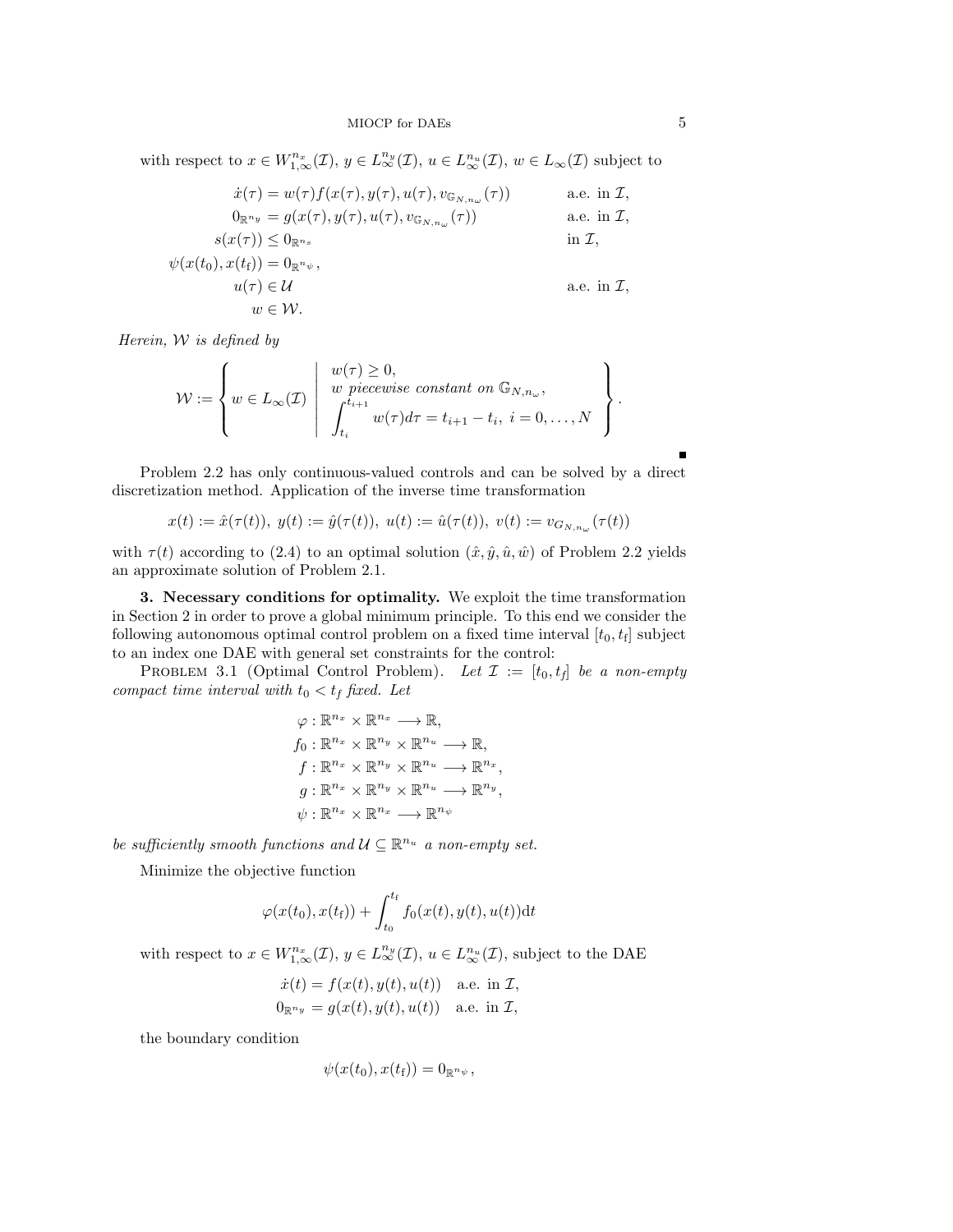and the set constraint

$$
u(t) \in \mathcal{U} \quad \text{ a.e. in } \mathcal{I}.
$$

The set  $U$  in Problem 3.1 is supposed to be an arbitrary set. We particularly allow that  $U$  may only contain finitely many vectors so that Problem 3.1 contains problems with discrete controls.

In proving necessary conditions we cannot exploit a special structure of  $U$  as it was done in the local minimum principles in [12, 10, p. 95] by assuming that the set was convex with non-empty interior. Hence, these necessary optimality conditions do not hold for Problem 3.1, but they are not worthless. A special time transformation similar to the one in Section 2 is used to transform Problem 3.1 into an equivalent problem with a nice convex control set with non-empty interior for which the local minimum principles are valid. This time transformation is due to Dubovitskii and Milyutin and the following proof techniques in the case of ODEs can be found in [16, p. 148] and [14, p. 95]. The results are extended to the DAE setting in Problem 3.1. To this end let

$$
\mathcal{H}(x, y, u, \lambda_f, \lambda_g, \ell_0) := \ell_0 f_0(x, y, u) + \lambda_f^{\top} f(x, y, u) + \lambda_g^{\top} g(x, y, u)
$$

denote the Hamilton function (also called Hamiltonian) for Problem 3.1, let

$$
\tilde{\mathcal{H}}(x,y,u,\lambda_{f},\ell_{0}):=\ell_{0}f_{0}(x,y,u)+\lambda_{f}^{\top}f(x,y,u)
$$

denote the reduced Hamilton function, and let  $(\hat{x}, \hat{y}, \hat{u})$  be a solution of Problem 3.1. Moreover, let the DAE have index one:

ASSUMPTION 3.2. Let the matrix  $g'_y$  be uniformly non-singular in the solution  $(\hat{x}, \hat{y}, \hat{u})$  and let the inverse matrix  $(g'_y)^{-1}$  be essentially bounded. Е

As in Section 2 we use the time transformation\n
$$
t(z) = t + \int_{0}^{T} \frac{u(z)}{z^{2}} \, dz = t(0) - t + \frac{t(1)}{2} - \frac{t}{2} = \frac{u(z)}{2}
$$

$$
t(\tau) := t_0 + \int_0^{\tau} w(r) dr, \quad t(0) = t_0, \quad t(1) = t_f, \quad w(\tau) \ge 0,
$$
 (3.1)

for  $\tau \in [0,1]$ . For any function  $w \in L_\infty([0,1])$  satisfying  $(3.1)$  define

$$
\tilde{u}(\tau) := \begin{cases}\n\hat{u}(t(\tau)), & \text{for } \tau \in \Delta_w, \\
\text{arbitrary}, & \text{for } \tau \in [0,1] \setminus \Delta_w, \\
\tilde{x}(\tau) := \hat{x}(t(\tau)), \\
\tilde{y}(\tau) := \begin{cases}\n\hat{y}(t(\tau)), & \text{for } \tau \in \Delta_w, \\
\text{suitable}, & \text{for } \tau \in [0,1] \setminus \Delta_w,\n\end{cases}\n\end{cases}
$$

where

$$
\Delta_w := \{ \tau \in [0,1] \mid w(\tau) > 0 \}.
$$

Suitable values for  $\tilde{y}$  on  $[0, 1] \setminus \Delta_w$  will be provided later.

The functions  $\tilde{x}, \tilde{y}, \tilde{u}$  are feasible for the following auxiliary DAE optimal control problem in which w is considered a *control* and  $\tilde{u}$  a *fixed* function:

PROBLEM 3.3 (Auxiliary DAE Optimal Control Problem).

Minimize

$$
\varphi(x(0), x(1)) + \int_0^1 w(\tau) f_0(x(\tau), y(\tau), \tilde{u}(\tau)) d\tau
$$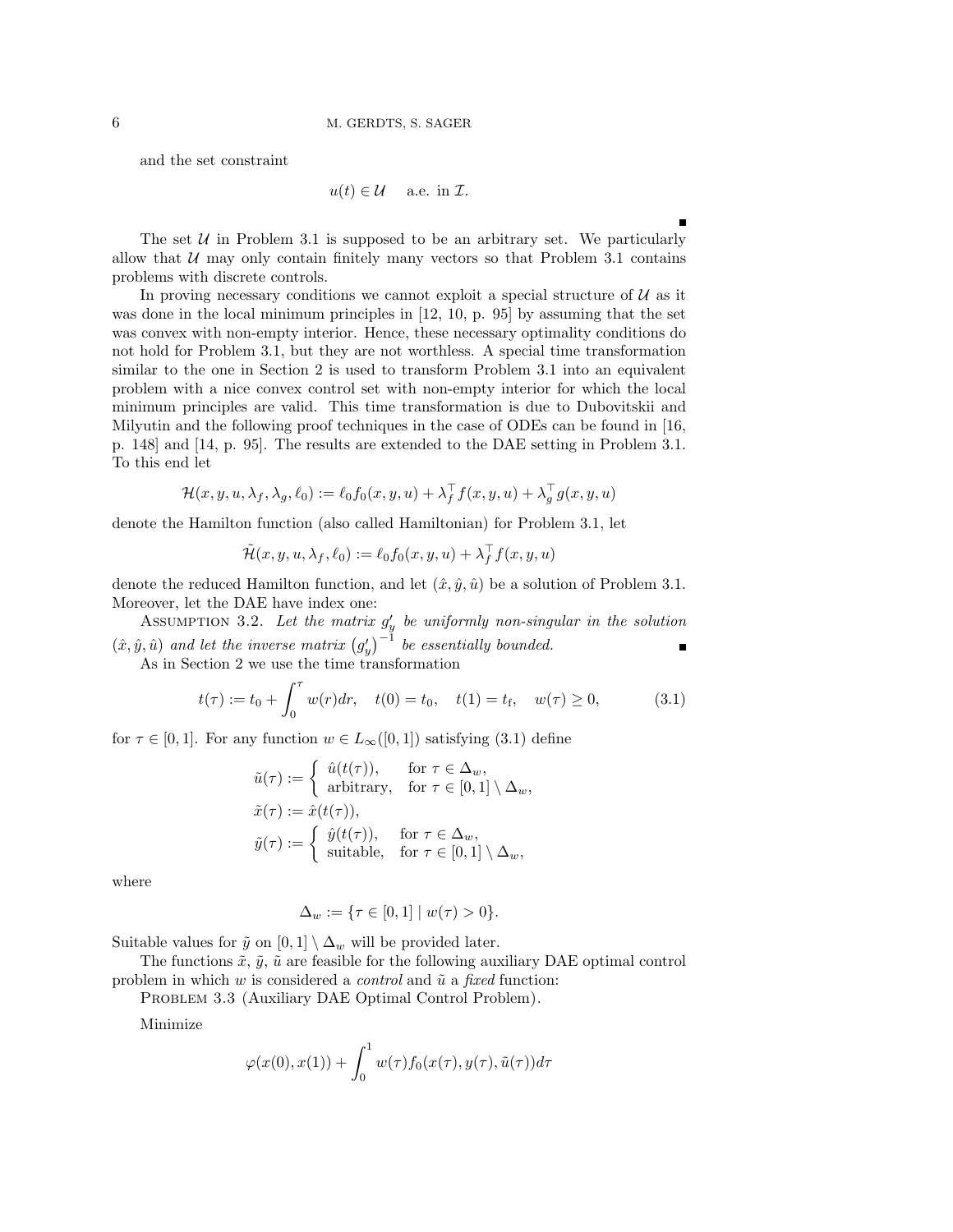with respect to  $x \in W^{n_x}_{1,\infty}([0,1])$ ,  $y \in L^{n_y}_{\infty}([0,1])$ ,  $t \in W_{1,\infty}([0,1])$ ,  $w \in L_{\infty}([0,1])$ subject to the constraints

$$
\dot{x}(\tau) = w(\tau) f(x(\tau), y(\tau), \tilde{u}(\tau))
$$
\na.e. in [0, 1],  
\n
$$
0_{\mathbb{R}^{n_y}} = g(x(\tau), y(\tau), \tilde{u}(\tau))
$$
\na.e. in [0, 1],  
\n
$$
\dot{t}(\tau) = w(\tau)
$$
\na.e. in [0, 1],  
\n
$$
0_{\mathbb{R}^{n_\psi}} = \psi(x(0), x(1)),
$$
  
\n
$$
t(0) = t_0,
$$
  
\n
$$
t(1) = t_f,
$$
  
\n
$$
w(\tau) \ge 0
$$
\na.e. in [0, 1]!

Note that the control  $w$  in Problem 3.3 is only restricted by the control constraint  $w(\tau) \geq 0$ . Consequently, the necessary optimality conditions in [10] hold for Problem 3.3. A formal proof similarly to [16, pp. 149-156] shows that  $\tilde{x}$  and  $\tilde{y}$  are actually optimal for Problem 3.3 for any feasible control  $w$ .

REMARK 3.4.

(a) Note: If  $w \equiv 0$  on some interval, then on this interval

$$
\dot{x}(\tau) \equiv 0 \quad \Longrightarrow \quad x(\tau) \equiv const,
$$
  

$$
\dot{t}(\tau) \equiv 0 \quad \Longrightarrow \quad t(\tau) \equiv const.
$$

(b) The necessary conditions in  $[10]$  require the functions

$$
\tilde{f}_0(\tau, x, y, w) := wf_0(x, y, \tilde{u}(\tau)),
$$
  

$$
\tilde{f}(\tau, x, y, w) := wf(x, y, \tilde{u}(\tau)),
$$
  

$$
\tilde{g}(\tau, x, y) := g(x, y, \tilde{u}(\tau))
$$

to be continuous with respect to the component  $\tau$  and continuously differentiable with respect to x, y, and w. This assumption is not satisfied in general for Problem 3.3 as  $\tilde{u}$  is not continuous in general, but it can be relaxed appropriately for measurable w.r.t.  $\tau$  functions.

First order necessary optimality conditions for Problem 3.3 with the augmented Hamilton function

$$
\tilde{\mathcal{H}}(\tau, x, y, t, w, \lambda_f, \lambda_g, \lambda_t, \eta, \ell_0) \n:= w (\ell_0 f_0(x, y, \tilde{u}(\tau)) + \lambda_f^{\top} f(x, y, \tilde{u}(\tau)) + \lambda_t - \eta) + \lambda_g^{\top} g(x, y, \tilde{u}(\tau)) \n= w (\tilde{\mathcal{H}}(x, y, \tilde{u}(\tau), \lambda_f, \ell_0) + \lambda_t - \eta) + \lambda_g^{\top} g(x, y, \tilde{u}(\tau))
$$

read as follows: There exist multipliers  $\tilde{\ell}_0 \in \mathbb{R}$ ,  $\tilde{\lambda}_f \in W^{n_x}_{1,\infty}([0,1])$ ,  $\tilde{\lambda}_g \in L^{n_y}_{\infty}([0,1])$ ,  $\tilde{\lambda}_t \in W_{1,\infty}([0,1])$ ,  $\tilde{\eta} \in L_\infty([0,1])$ , and  $\tilde{\sigma} \in \mathbb{R}^{n_\psi}$ , not all zero, with

(a) 
$$
\tilde{\ell}_0 \geq 0
$$

(b) In [0, 1] we have the adjoint equation

$$
\frac{d}{d\tau}\tilde{\lambda}_f(\tau) = -w(\tau)\tilde{\mathcal{H}}'_x(\tilde{x}(\tau), \tilde{y}(\tau), \tilde{u}(\tau), \tilde{\lambda}_f(\tau), \tilde{\ell}_0)^{\top} - g'_x(\tilde{x}(\tau), \tilde{y}(\tau), \tilde{u}(\tau))^{\top} \tilde{\lambda}_g(\tau),
$$
  
\n
$$
0_{\mathbb{R}^{n_y}} = w(\tau)\tilde{\mathcal{H}}'_y(\tilde{x}(\tau), \tilde{y}(\tau), \tilde{u}(\tau), \tilde{\lambda}_f(\tau), \tilde{\ell}_0)^{\top} + g'_y(\tilde{x}(\tau), \tilde{y}(\tau), \tilde{u}(\tau))^{\top} \tilde{\lambda}_g(\tau),
$$
  
\n
$$
\frac{d}{d\tau}\tilde{\lambda}_t(\tau) = 0.
$$

Ē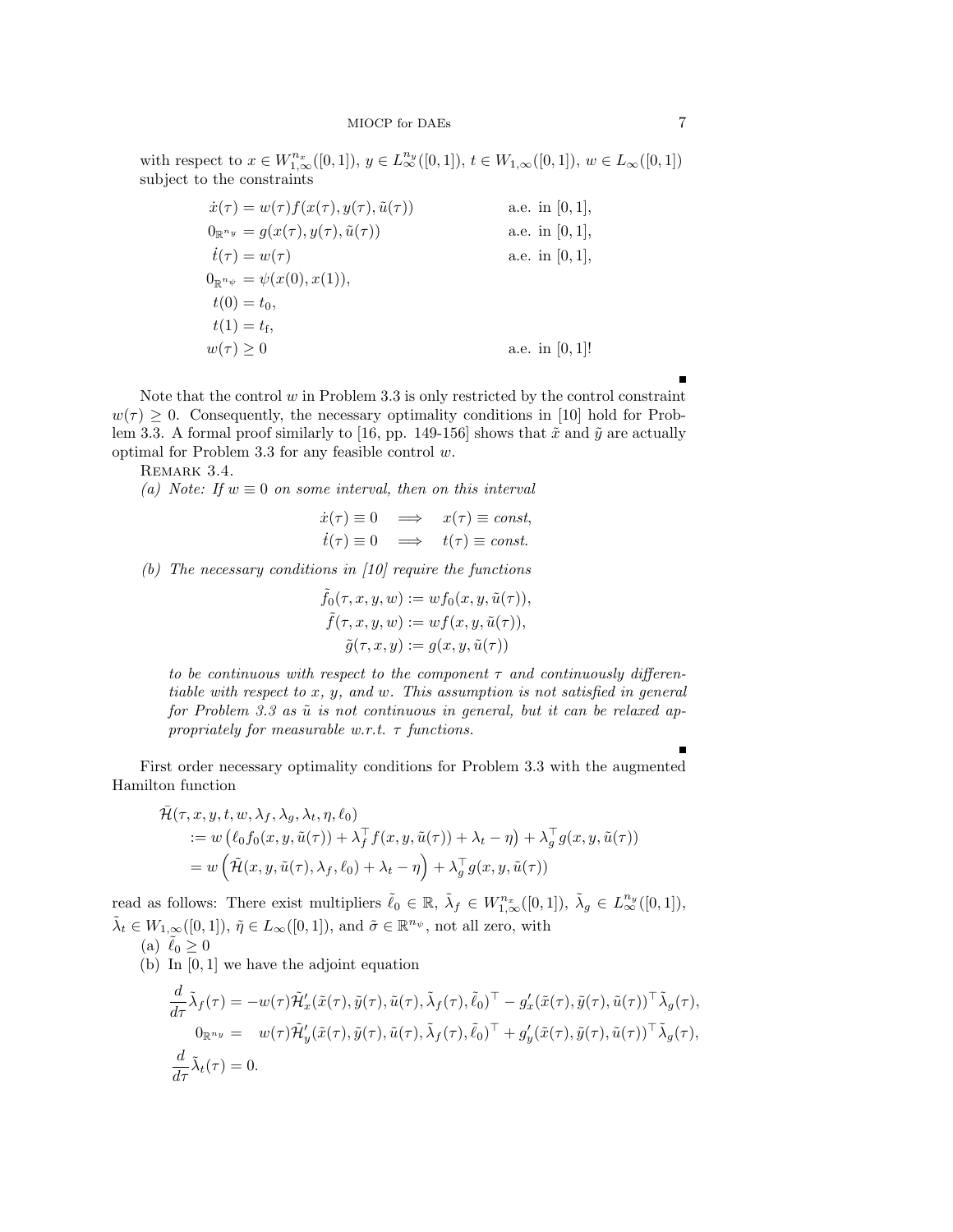In particular,  $\tilde{\lambda}_t$  is constant.

(c) Transversality conditions:

$$
\tilde{\lambda}_f(0)^\top = -\left(\tilde{\ell}_0 \varphi_{x_0}' + \tilde{\sigma}^\top \psi_{x_0}'\right), \quad \tilde{\lambda}_f(1)^\top = \tilde{\ell}_0 \varphi_{x_f}' + \tilde{\sigma}^\top \psi_{x_f}'.
$$

(d) Almost everywhere in [0, 1] it holds

$$
0 = \tilde{\mathcal{H}}(\tilde{x}(\tau), \tilde{y}(\tau), \tilde{u}(\tau), \tilde{\lambda}_f(\tau), \tilde{\ell}_0) + \tilde{\lambda}_t(\tau) - \tilde{\eta}(\tau).
$$

Owing to the complementarity condition in (e) we thus have

$$
\tilde{\mathcal{H}}(\tilde{x}(\tau), \tilde{y}(\tau), \tilde{u}(\tau), \tilde{\lambda}_f(\tau), \tilde{\ell}_0) + \tilde{\lambda}_t(\tau) \begin{cases} = 0, & \text{if } \tau \in \Delta_w, \\ \geq 0, & \text{if } \tau \notin \Delta_w. \end{cases}
$$

(e) Almost everywhere in [0, 1] it holds

$$
\tilde{\eta}(\tau)w(\tau) = 0
$$
 and  $\tilde{\eta}(t) \ge 0$ .

Using the inverse time transformation defined in (2.4) we may define  $\ell_0 := \ell_0, \sigma := \tilde{\sigma}$ ,  $\lambda_f(t) := \tilde{\lambda}_f(\tau(t)), \lambda_t(t) := \tilde{\lambda}_t(\tau(t)),$  and in addition

$$
\lambda_g(t)^{\top} := -\tilde{\mathcal{H}}'_y(\hat{x}(t), \hat{y}(t), \hat{u}(t), \lambda_f(t), \ell_0) \left( g'_y(\hat{x}(t), \hat{y}(t), \hat{u}(t)) \right)^{-1}.
$$

Then, for almost every  $\tau \in \Delta_w$  it holds

$$
\lambda_f(t(\tau)) = \tilde{\lambda}_f(\tau), \quad \lambda_t(t(\tau)) = \tilde{\lambda}_t(\tau),
$$

and  $\lambda_f$  and  $\lambda_g$  satisfy the adjoint equation

$$
\begin{array}{lll} \dot{\lambda}_f(t)=-\mathcal{H}_x'(\hat{x}(t),\hat{y}(t),\hat{u}(t),\lambda_f(t),\lambda_g(t),\ell_0)^\top \\ \mathbf{0}_{\mathbb{R}^{n_y}}=& \mathcal{H}_y'(\hat{x}(t),\hat{y}(t),\hat{u}(t),\lambda_f(t),\lambda_g(t),\ell_0)^\top, \end{array}
$$

and the transversality conditions

$$
\lambda_f(t_0)^\top = -\left(\ell_0 \varphi_{x_0}' + \sigma^\top \psi_{x_0}'\right), \quad \lambda_f(t_f)^\top = \ell_0 \varphi_{x_f}' + \sigma^\top \psi_{x_f}'.
$$

The above conditions hold for every  $w$ . Now, we will choose  $w$  in a special way in order to exploit this degree of freedom. The following construction follows [16, p. 157], compare Figure 3.1, and was exploited numerically in Section 2.

Let  $w(\tau)$  vanish on the intervals  $\mathcal{I}_k := (\tau_k, \tau_k + \beta_k], k = 1, 2, \ldots$ , which are to be constructed such that the image of  $\bigcup_k \mathcal{I}_k$  under the mapping  $\tau \mapsto t(\tau)$  is dense in P I. To this end let  $\{\xi_1, \xi_2, ...\}$  be a countable dense subset of I. Choose  $\beta_k > 0$  with  $_{k}$   $\beta_{k} = \frac{1}{2}$  and let

$$
\tau_k := \frac{\xi_k - t_0}{2(t_f - t_0)} + \sum_{j:\xi_j < \xi_k} \beta_j.
$$

Then, the intervals  $\mathcal{I}_k = (\tau_k, \tau_k + \beta_k]$  are pairwise disjoint. Define

$$
w(\tau) := \begin{cases} 0, & \text{if } \tau \in \bigcup_k \mathcal{I}_k, \\ 2(t_{\text{f}} - t_0), & \text{if } \tau \notin \bigcup_k \mathcal{I}_k. \end{cases}
$$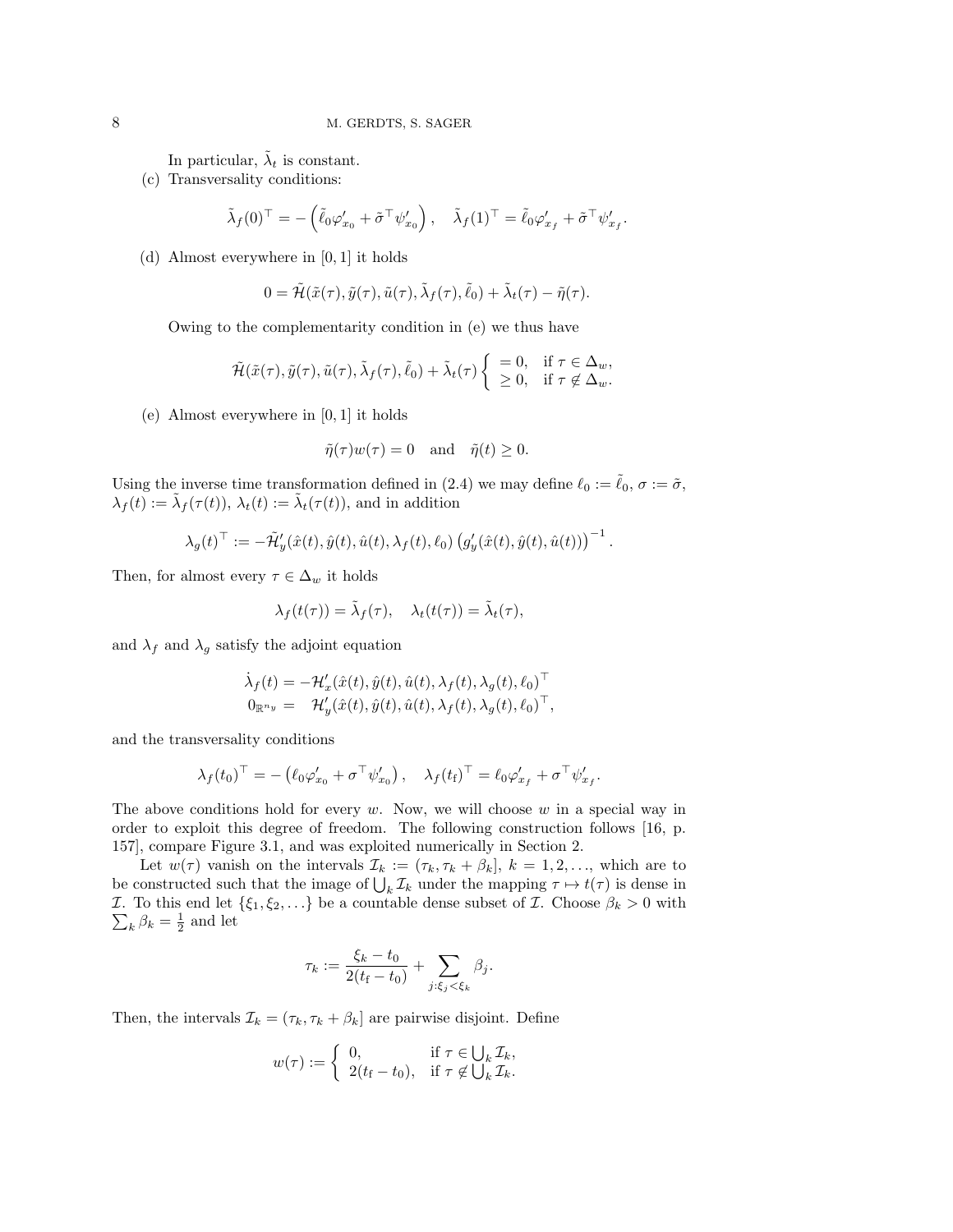



We will show that  $t(\tau) = \xi_k$  for any  $\tau \in \mathcal{I}_k$ . As  $\{\xi_k\}$  was chosen to be dense in  $\mathcal{I}$ , so is the image of  $\bigcup_k \mathcal{I}_k$  under the mapping  $\tau \mapsto t(\tau)$ .

We note that  $\tau_j < \tau_k$  if and only if  $\xi_j < \xi_k$  and  $t(\tau) = t(\tau_k)$  for all  $\tau \in \mathcal{I}_k$ . For  $\tau \in \mathcal{I}_k$  we find

$$
t(\tau) = t_0 + \int_0^{\tau} w(\xi) d\xi
$$
  
=  $t_0 + 2(t_f - t_0) \left( \tau_k - \sum_{j: \tau_j < \tau_k} \beta_j \right)$   
=  $t_0 + 2(t_f - t_0) \left( \tau_k - \sum_{j: \xi_j < \xi_k} \beta_j \right)$   
=  $t_0 + (t_f - t_0) \frac{\xi_k - t_0}{t_f - t_0} = \xi_k$ .

Now let

- (i)  $\mathcal{I}_k = \bigcup_j \mathcal{I}_{kj}$ , where  $\mathcal{I}_{kj}$  are nonempty closed from the right intervals;
- (ii)  $\{u_1, u_2, \ldots\}$  be a countable dense subset of  $\mathcal{U}$ ;
- (iii)  $\tilde{u}(\tau) := u_j$  if  $\tau \in \mathcal{I}_{kj}$ ;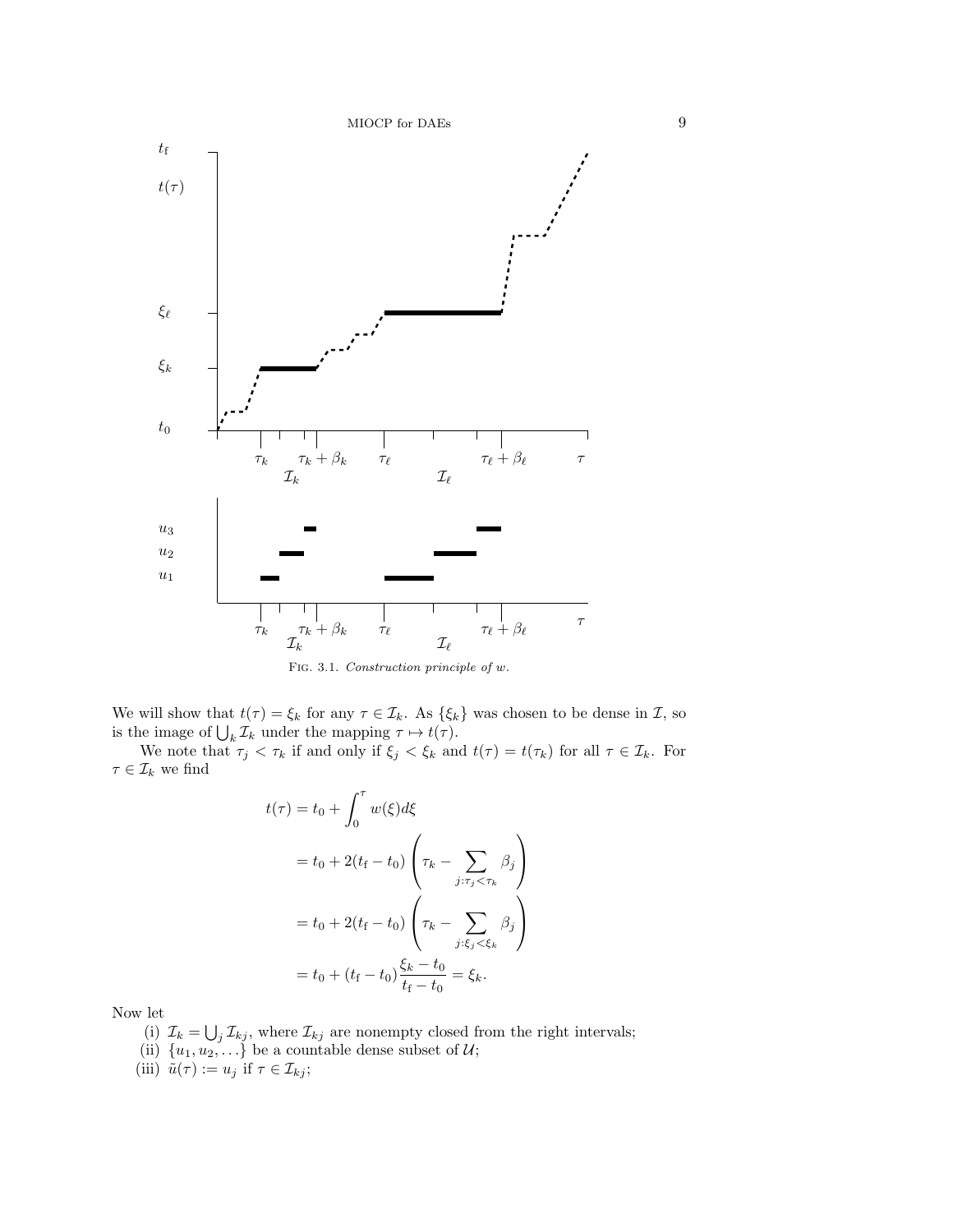(iv)  $\tilde{y}(\tau) := y_j$  with  $0_{\mathbb{R}^{n_y}} = g(\tilde{x}(\tau), y_j, u_j)$  if  $\tau \in \mathcal{I}_{kj}$ ; According to (d) we have for almost every  $\tau \in \bigcup_k \mathcal{I}_k$  the inequality

$$
\tilde{\mathcal{H}}(\tilde{x}(\tau), \tilde{y}(\tau), \tilde{u}(\tau), \tilde{\lambda}_f(\tau), \tilde{\ell}_0) + \tilde{\lambda}_t(\tau) \geq 0.
$$

As every interval  $\mathcal{I}_{kj}$  has a positive measure, there exists  $\tau \in \mathcal{I}_{kj}$  with  $t(\tau) = \xi_k$  such that

$$
\tilde{\mathcal{H}}(\tilde{x}(\tau), \tilde{y}(\tau), \tilde{u}(\tau), \tilde{\lambda}_f(\tau), \tilde{\ell}_0) + \tilde{\lambda}_t(\tau) \n= \tilde{\mathcal{H}}(\hat{x}(\xi_k), y_j, u_j, \lambda_f(\xi_k), \ell_0) + \lambda_t(\xi_k) \ge 0.
$$

Since the set  $\{\xi_1, \xi_2, \ldots\}$  is dense in  $\mathcal{I}, \{u_1, u_2, \ldots\}$  is dense in  $\mathcal{U},$  and

$$
h(t, y, u) := \tilde{\mathcal{H}}(\hat{x}(t), y, u, \lambda_f(t), \ell_0)
$$

is continuous, it follows for almost all  $t \in \mathcal{I}$  that

$$
\tilde{\mathcal{H}}(\hat{x}(t), y, u, \lambda_f(t), \ell_0) + \lambda_t(t) \ge 0
$$

for all

$$
(u, y) \in M(\hat{x}(t)) := \{(u, y) \in \mathcal{U} \times \mathbb{R}^{n_y} \mid 0_{\mathbb{R}^{n_y}} = g(\hat{x}(t), y, u)\}.
$$

Note, that  $\mathcal{H} \equiv \tilde{\mathcal{H}}$  whenever  $(u, y) \in M(\hat{x}(t)).$ 

On the other hand, according to (d) for almost every  $\tau \in \Delta_w$  and thus for almost every  $t \in \mathcal{I}$  it holds

$$
\tilde{\mathcal{H}}(\hat{x}(t),\hat{y}(t),\hat{u}(t),\lambda_{f}(t),\ell_{0})+\lambda_{t}(t)=0.
$$

Putting both relations together yields in the minimality of the reduced Hamilton function for almost every  $t \in \mathcal{I}$ :

$$
\tilde{\mathcal{H}}(\hat{x}(t), \hat{y}(t), \hat{u}(t), \lambda_f(t), \ell_0) \leq \tilde{\mathcal{H}}(\hat{x}(t), y, u, \lambda_f(t), \ell_0) \quad \text{for all } (u, y) \in M(\hat{x}(t)).
$$

Moreover, since  $\hat{u}$  is essentially bounded and  $h(t, y, u)$  is continuous, it follows

$$
\tilde{\mathcal{H}}(\hat{x}(t), \hat{y}(t), \hat{u}(t), \lambda_f(t), \ell_0) + \lambda_t(t) \equiv 0
$$

almost everywhere. Since  $\lambda_t$  is continuous and constant according to (b), so is  $\tilde{\mathcal{H}}$  as a function of time. Exploiting  $\mathcal{H} \equiv \mathcal{H}$  for every  $(u, y) \in M(\hat{x}(t))$  we have thus proved the following global minimum principle:

Theorem 3.5 (Global Minimum Principle). Let the following assumptions be fulfilled for the optimal control problem 3.1.

- (i) Let the functions  $\varphi$ ,  $f_0$ ,  $f$ ,  $g$ ,  $\psi$  be continuous with respect to all arguments and continuously differentiable with respect to x and y.
- (ii) Let  $(\hat{x}, \hat{y}, \hat{u})$  be a strong local minimum of the optimal control problem 3.1.
- (iii) Let Assumption 3.2 be valid.

Then there exist multipliers  $\ell_0 \in \mathbb{R}$ ,  $\lambda_f \in W^{n_x}_{1,\infty}(\mathcal{I})$ ,  $\lambda_g \in L^{n_y}_{\infty}(\mathcal{I})$ ,  $\sigma \in \mathbb{R}^{n_{\psi}}$  such that the following conditions are satisfied:

(a)  $\ell_0 \geq 0$ ,  $(\ell_0, \sigma, \lambda_f, \lambda_q) \neq \Theta$ ,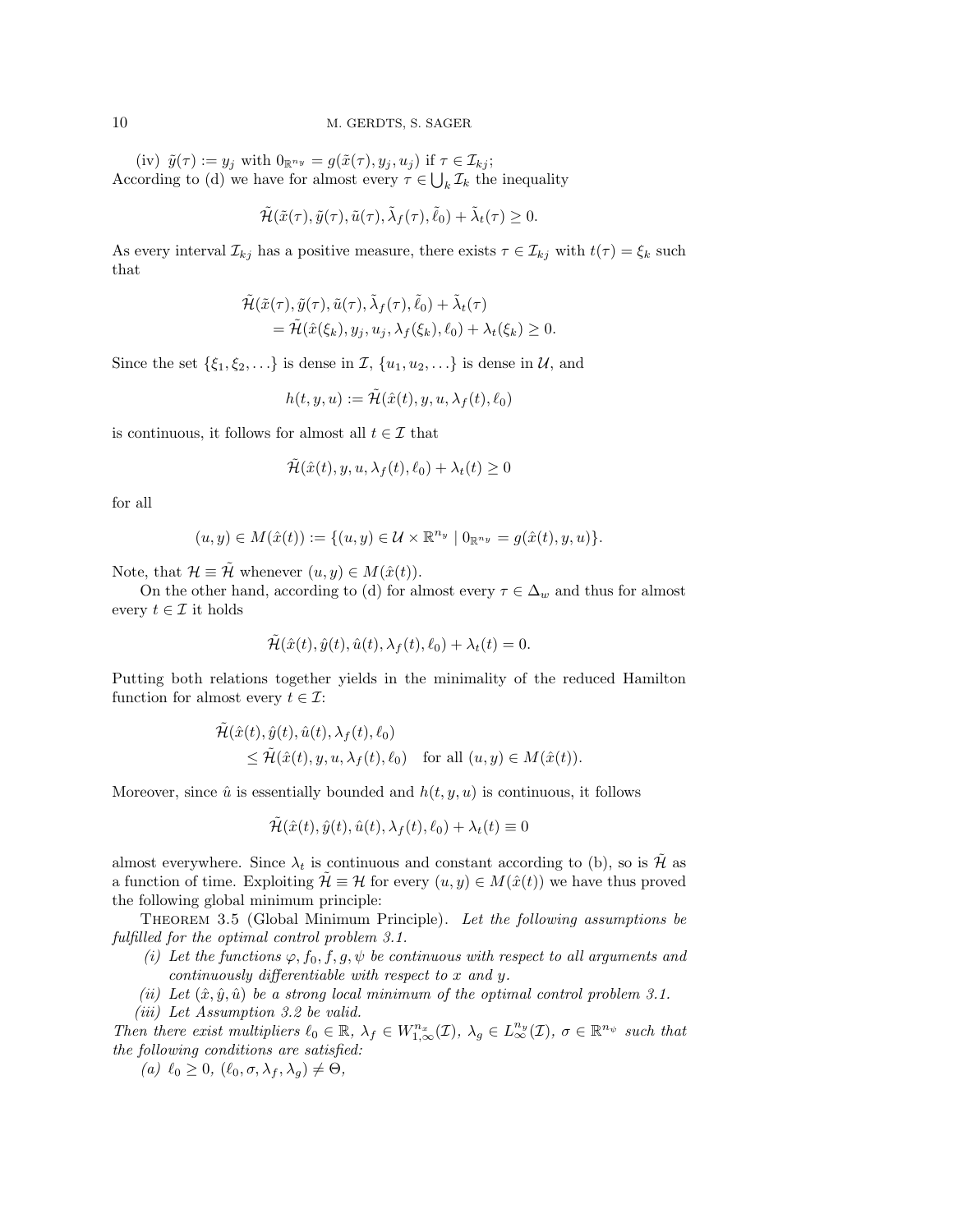(b) Adjoint equations: Almost everywhere in  $\mathcal I$  it holds

$$
\begin{array}{lll} \dot{\lambda}_f(t)=-\mathcal{H}_x'(\hat{x}(t),\hat{y}(t),\hat{u}(t),\lambda_f(t),\lambda_g(t),\ell_0)^\top,\\ 0_{\mathbb{R}^{n_y}}=&\mathcal{H}_y'(\hat{x}(t),\hat{y}(t),\hat{u}(t),\lambda_f(t),\lambda_g(t),\ell_0)^\top. \end{array}
$$

 $(c)$  Transversality conditions:

$$
\lambda_f(t_0)^{\top} = - \left( \ell_0 \varphi'_{x_0}(\hat{x}(t_0), \hat{x}(t_f)) + \sigma^{\top} \psi'_{x_0}(\hat{x}(t_0), \hat{x}(t_f)) \right), \n\lambda_f(t_f)^{\top} = \ell_0 \varphi'_{x_f}(\hat{x}(t_0), \hat{x}(t_f)) + \sigma^{\top} \psi'_{x_f}(\hat{x}(t_0), \hat{x}(t_f)).
$$

(d) Optimality condition: Almost everywhere in  $\mathcal I$  it holds

$$
\mathcal{H}(\hat{x}(t), \hat{y}(t), \hat{u}(t), \lambda_f(t), \lambda_g(t), \ell_0) \leq \mathcal{H}(\hat{x}(t), y, u, \lambda_f(t), \lambda_g(t), \ell_0)
$$

for all  $(u, y) \in M(\hat{x}(t))$ , where

$$
M(x) := \{(u, y) \in \mathcal{U} \times \mathbb{R}^{n_y} \mid g(x, y, u) = 0_{\mathbb{R}^{n_y}}\}.
$$

(e) The Hamilton function is constant w.r.t. time:

$$
\mathcal{H}(\hat{x}(t), \hat{y}(t), \hat{u}(t), \lambda_f(t), \lambda_g(t), \ell_0) \equiv \text{const.}
$$

Herein,  $(\hat{x}, \hat{y}, \hat{u})$  is called *strong local minimum*, if  $(\hat{x}, \hat{y}, \hat{u})$  minimizes the objective function among all feasible functions with  $||x - \hat{x}||_{\infty} < \varepsilon$  for some  $\varepsilon > 0$ .

EXAMPLE 3.6 ([26, p. 620]). Consider the following optimal control problem:

Minimize

$$
\int_0^1 x(t)^2 + \alpha(y(t) - u(t))^2 dt
$$

subject to the constraints

$$
\dot{x}(t) = y(t) - u(t), \quad x(0) = 0, \n0 = y(t) - u(t), \nu(t) \in \mathcal{U} := [-1, 1].
$$

Apparently, every feasible control is optimal! Hamilton function:

$$
\mathcal{H}(x, y, u, \lambda_f, \lambda_g, \ell_0) = \ell_0 x^2 + \alpha (y - u)^2 + \lambda_f (y - u) + \lambda_g (y - u)
$$

Minimization of H with respect to

$$
(u, y) \in M = \{(u, y) \in \mathcal{U} \times \mathbb{R} \mid y - u = 0\}
$$

yields that every u satisfies the global minimum principle.

Please note that the simultaneous coupling between u and y by means of the set M is important in the global minimum principle. A wrong condition would be obtained, if the Hamilton function was firstly minimized with respect to u (assuming y to be fixed) and the consistent algebraic variable y corresponding to the minimizing u was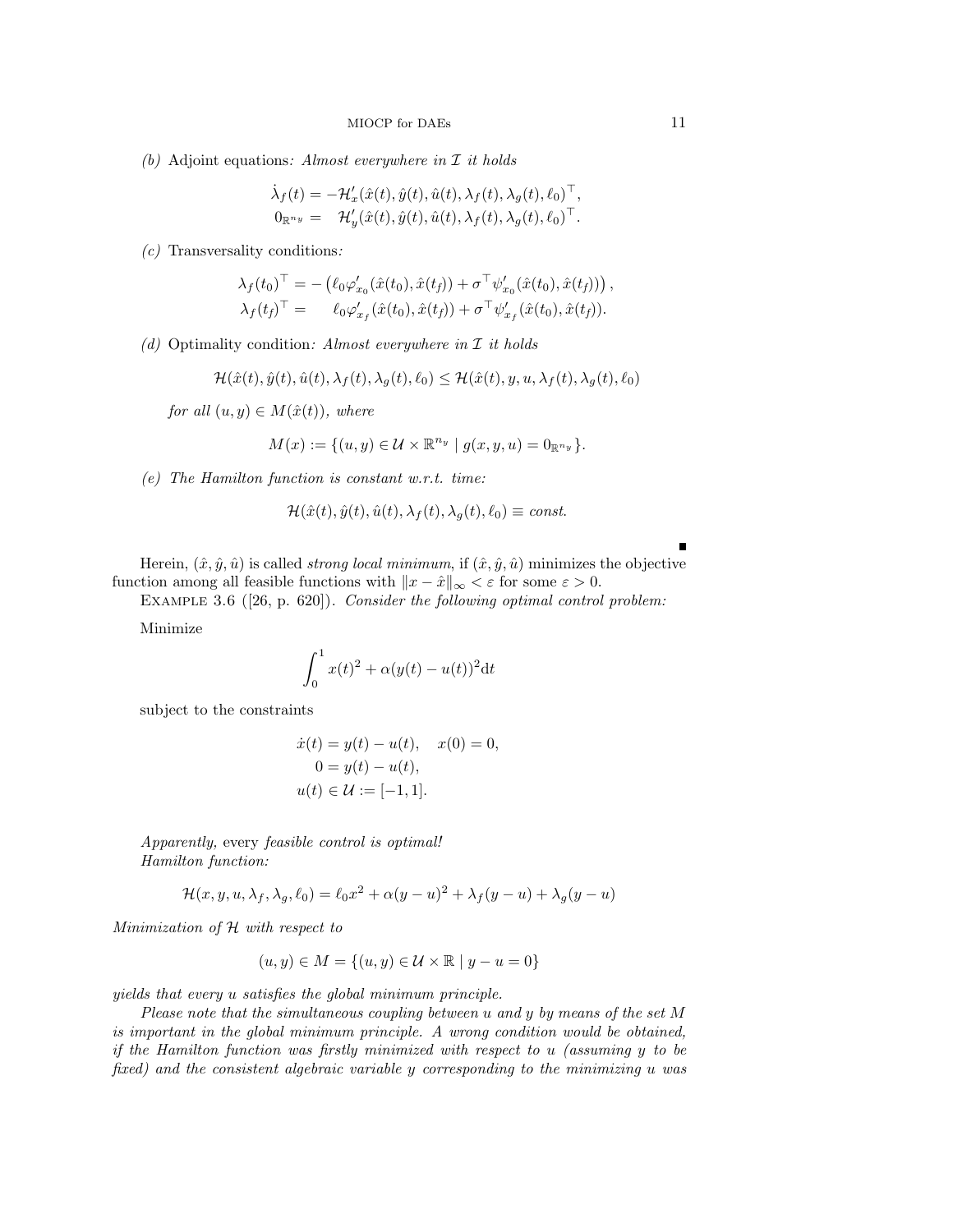determined afterwards. For instance consider the case  $\alpha = -1$  and  $\hat{u} \equiv 0$ . The algebraic equation, the adjoint equation and the transversality condition yield

$$
\dot{\lambda}_f(t) = -\ell_0 \hat{x}(t) = 0, \quad \lambda_f(1) = 0 \quad \Longrightarrow \quad \lambda_f(t) \equiv 0.
$$

Moreover,  $g(\hat{x}(t), \hat{y}(t), \hat{u}(t)) \equiv 0$  and hence

$$
\mathcal{H}(\hat{x}, \hat{y}, \hat{u}, \lambda_f, \lambda_g, \ell_0) = \alpha(\hat{y} - \hat{u})^2 = -(\hat{y} - \hat{u})^2.
$$

Minimizing H with respect to  $u \in [-1,1]$  yields either  $\hat{u} = +1$  or  $\hat{u} = -1$  depending on  $\hat{y} \in [-1, 1]$ . This contradicts  $\hat{u} \equiv 0$ .

The global minimum principle allows to prove additional properties of the Hamilton function in the case of a free final time. In this case, the Hamilton function vanishes almost everywhere.

Theorem 3.7. Let the assumptions of Theorem 3.5 hold and let the final time in Problem 3.1 be free. Then, H vanishes almost everywhere and

$$
\mathcal{H}(\hat{x}(t_f), \hat{y}(t_f), \hat{u}(t_f), \lambda_f(t_f), \lambda_g(t_f), \ell_0) = 0.
$$

**Proof.** We use standard transformation techniques to transform the problem to an equivalent problem on a fixed time interval:

Minimize

$$
\varphi(\bar{x}(0),\bar{x}(1))+\int_0^1(t_f(\tau)-t_0)f_0(\bar{x}(\tau),\bar{y}(\tau),\bar{u}(\tau))d\tau
$$

subject to the constraints

$$
\frac{d}{d\tau}\bar{x}(\tau) = (t_f(\tau) - t_0)f(\bar{x}(\tau), \bar{y}(\tau), \bar{u}(\tau)) \qquad a.e. \text{ in } [0, 1],
$$
  
\n
$$
0_{\mathbb{R}^{n_y}} = (t_f(\tau) - t_0)g(\bar{x}(\tau), \bar{y}(\tau), \bar{u}(\tau)) \qquad a.e. \text{ in } [0, 1],
$$

$$
\frac{d}{d\tau}t_f(\tau) = 0
$$
 in [0, 1],  
\n
$$
\psi(\bar{x}(0), \bar{x}(1)) = 0_{n_{\psi}},
$$
  
\n
$$
\bar{u}(\tau) \in \mathcal{U}
$$
 a.e. in [0, 1].

The Hamilton function for the transformed problem reads as

$$
\bar{\mathcal{H}}(\bar{x},\bar{y},t_{\mathrm{f}},\bar{u},\bar{\lambda}_{f},\bar{\lambda}_{g},\bar{\lambda}_{t},\bar{\ell}_{0})=(t_{\mathrm{f}}-t_{0})\mathcal{H}(\bar{x},\bar{y},\bar{u},\bar{\lambda}_{f},\bar{\lambda}_{g},\bar{\ell}_{0}),
$$

where  $H$  denotes the Hamilton function of the original problem. Theorem 3.5 yields the following adjoint equation and transversality conditions for the adjoint  $\bar{\lambda}_t$ :

$$
\frac{d}{d\tau}\bar{\lambda}_t(\tau) = -\bar{\mathcal{H}}'_{t_f}[\tau] = -\mathcal{H}[\tau], \quad \bar{\lambda}_t(0) = \bar{\lambda}_t(1) = 0.
$$
\n(3.2)

According to part (e) of Theorem 3.5 the Hamilton function  $H$  is constant almost everywhere and thus  $\mathcal H$  is constant almost everywhere as well since  $t_f$  is constant. From  $(3.2)$  it follows  $\mathcal{H}[\tau] = 0$  almost everywhere and particularly after back-transformation  $\mathcal{H}(\hat{x}(t_{\rm f}), \hat{y}(t_{\rm f}), \hat{u}(t_{\rm f}), \lambda_{f}(t_{\rm f}), \lambda_{g}(t_{\rm f}), \ell_0) = 0.$  $\blacksquare$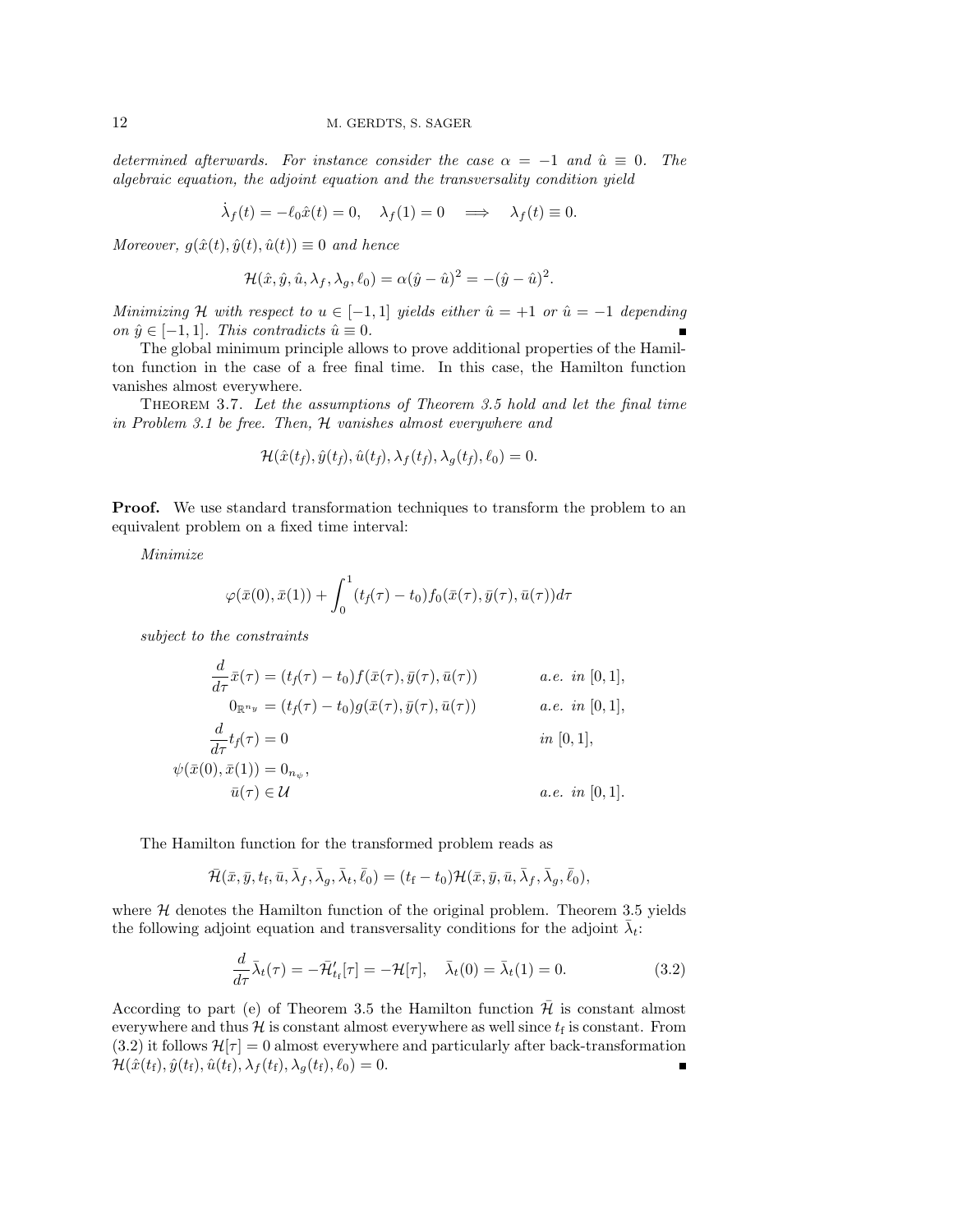4. On the relation between relaxed and integer solutions. The necessary conditions of optimality that have been derived in the previous section are important, as they can be used from an algorithmical point of view and to gain analytical insight in solution structures. In practice, however, often *first discretize*, *then optimize* methods are used, compare [29] for an overview. Whenever integer programming is applied, lower bounds obtained from relaxations are crucial. In this context a partial outer convexification has been proposed for mixed–integer optimal control problems in ordinary differential equations, [28]. We are going to extend this to the case of MIOCP in DAE as formulated in Problem 2.1.

PROBLEM 4.1 (MIOCP after Outer Convexification). Let  $\mathcal{I}, \varphi, f, g, s, \psi, \mathcal{U}, \mathcal{V}$  be defined as in Problem 2.1.

Let the matrix  $g'_y(x, y, u, v^i)$  be uniformly non-singular for all arguments and let the inverse matrix  $(g'_y(x, y, u, v^i))^{-1}$  be essentially bounded for all  $i = 1...n_\omega$ .

Minimize the objective function

$$
\varphi(x(t_0),x(t_\text{f}))
$$

with respect to  $x \in W^{n_x}_{1,\infty}(\mathcal{I}), u \in L^{n_u}(\mathcal{I}), \omega \in L^{n_\omega}(\mathcal{I})$  subject to the system of ODEs

$$
\dot{x}(t) = \sum_{i=1}^{n_{\omega}} \omega_i(t) f\left(x(t), \theta^{i,t}\left(x(t), u(t)\right), u(t), v^i\right) \quad \text{a.e. in } \mathcal{I},
$$

with continuous mappings  $\theta^{i,t} : \mathbb{R}^{n_x} \times \mathbb{R}^{n_u} \longrightarrow \mathbb{R}^{n_y}$  for  $i = 1 \dots n_\omega$  and  $t \in \mathcal{I}$ a.e., to the state constraint

$$
s(x(t)) \leq 0_{\mathbb{R}^{n_s}},
$$

the boundary conditions

$$
\psi(x(t_0),x(t_{\mathrm{f}}))=0_{\mathbb{R}^{n_{\psi}}},
$$

the set constraints

$$
u(t) \in \mathcal{U} \quad \text{a.e. in } \mathcal{I},
$$
  

$$
\omega(t) \in \{0, 1\}^{n_{\omega}} \quad \text{a.e. in } \mathcal{I},
$$

and the special ordered set type 1 condition

$$
\sum_{i=1}^{n_{\omega}} \omega_i(t) = 1 \quad \text{a.e. in } \mathcal{I}. \tag{4.1}
$$

THEOREM 4.2. Let  $(x^*, y^*, u^*, v^*)(\cdot)$  be an optimal solution of Problem 2.1. Define  $\omega^*: \mathcal{I} \longrightarrow \{0,1\}^{n_{\omega}}$  as

$$
\omega_i^*(t):=\left\{\begin{array}{ll} 1 & \textit{if $v^*(t)=v^i$} \\ 0 & \textit{else} \end{array}\right.
$$

Then continuous mappings  $\theta^{i,t} : \mathbb{R}^{n_x} \times \mathbb{R}^{n_u} \longrightarrow \mathbb{R}^{n_y}$  exist such that

$$
y^*(t) = \sum_{i=1}^{n_{\omega}} \omega_i^*(t) \; \theta^{i,t} \left( x^*(t), u^*(t) \right) \qquad a.e. \; in \; \mathcal{I} \tag{4.2}
$$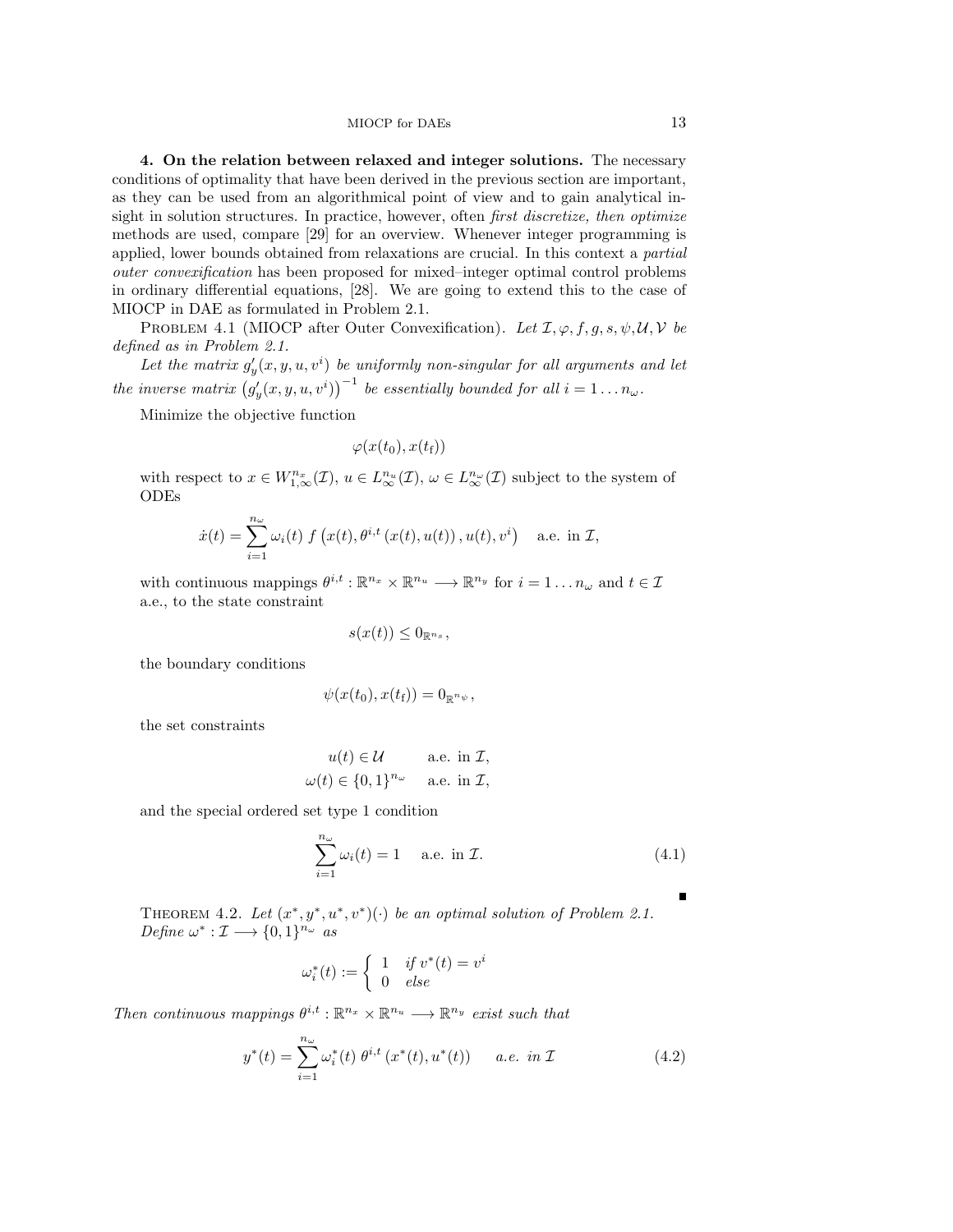and  $(x^*, u^*, \omega^*)(\cdot)$  is an optimal solution of Problem 4.1.

If, conversely,  $(x^*, u^*, \omega^*)(\cdot)$  is an optimal solution of Problem 4.1 for mappings  $\theta^{i,t}(\cdot)$  that fulfill

$$
0_{\mathbb{R}^{n_y}} = \sum_{i=1}^{n_\omega} \omega_i^*(t) \ g\left(x^*(t), \theta^{i,t}\left(x^*(t), u^*(t)\right), u^*(t), v^i\right) \tag{4.3}
$$

a.e. in I and we define

$$
v^*(t) = v^i \text{ if and only if } \omega_i^*(t) = 1,
$$
\n
$$
(4.4)
$$

then also  $(x^*, y^*, u^*, v^*)$  ( $\cdot$ ) with  $y^*(\cdot)$  given by (4.2) is an optimal solution of Problem 2.1.

**Proof.** Assume  $(x^*, y^*, u^*, v^*)$  to be a feasible solution of Problem 2.1. By construction it holds

$$
v^*(t) = \sum_{i=1}^{n_{\omega}} \omega_i^*(t) \ v^i \tag{4.5}
$$

for a.e. t in  $\mathcal{I}$ . As  $(x^*, y^*, u^*, v^*)$  is feasible, in particular

$$
0_{\mathbb{R}^{n_y}} = g(x^*(t), y^*(t), u^*(t), v^*(t))
$$

holds. Because of the index one assumption the matrices

$$
\frac{\partial g(x^*(t),y^*(t),u^*(t),v^i)}{\partial y}
$$

are invertible for all  $i = 1 \dots n_{\omega}$ . Hence the implicit function theorem states for all  $i = 1 \dots n_\omega$  and  $t \in \mathcal{I}$  a.e. the existence of open sets  $\mathcal{S}^{1,i,t} \subset \mathbb{R}^{n_x} \times \mathbb{R}^{n_u}$  and  $S^{2,i,t} \subset \mathbb{R}^{n_y}$  with  $s^{1,i,*}(t) := (x^*, u^*)(t) \in S^{1,i,t}$  and  $s^{2,i,*}(t) := y^*(t) \in S^{2,i,t}$  and continuous mappings  $\theta^{i,t}: \mathcal{S}^{1,i,t} \longrightarrow \mathcal{S}^{2,i,t}$  exist such that

$$
0_{\mathbb{R}^{n_y}} = g(s^1, \theta^{i,t}(s^1), v^i)
$$
\n(4.6)

for all  $(s^1, s^2) \in S^{1,i,t} \times S^{2,i,t}$  with a slight abuse of notation in the order of the arguments. In particular, it holds  $(4.3)$  for  $s<sup>1</sup> = (x^*, u^*)(t)$ .

Hence it is possible to pointwise replace  $y^*(t)$  in Problem 2.1 by

$$
y^*(t) = \sum_{i=1}^{n_{\omega}} \omega_i^*(t) \; \theta^{i,t} \left( x^*(t), u^*(t) \right). \tag{4.7}
$$

Substituting (4.5) and (4.7) into the right hand side function  $f(\cdot)$  yields equivalence,

$$
\begin{split} \dot{x}(t) &= f(x^*(t), y^*(t), u^*(t), v^*(t)) \\ &= f\left(x^*(t), \sum_{i=1}^{n_\omega} \omega_i^*(t) \ \theta^{i,t} \left(x^*(t), u^*(t)\right), u^*(t), \sum_{i=1}^{n_\omega} \omega_i^*(t) \ v^i\right) \\ &= \sum_{i=1}^{n_\omega} \omega_i^*(t) \ f\left(x^*(t), \theta^{i,t} \left(x^*(t), u^*(t)\right), u^*(t), v^i\right), \end{split}
$$

making use of  $\omega_i^* \in \{0,1\}$  and  $\sum_{i=1}^{n_{\omega}} \omega_i^*(t) = 1$ . Hence  $(x^*, u^*, \omega^*)$  is also a feasible solution of Problem 4.1. This solution is also optimal, because any better trajectory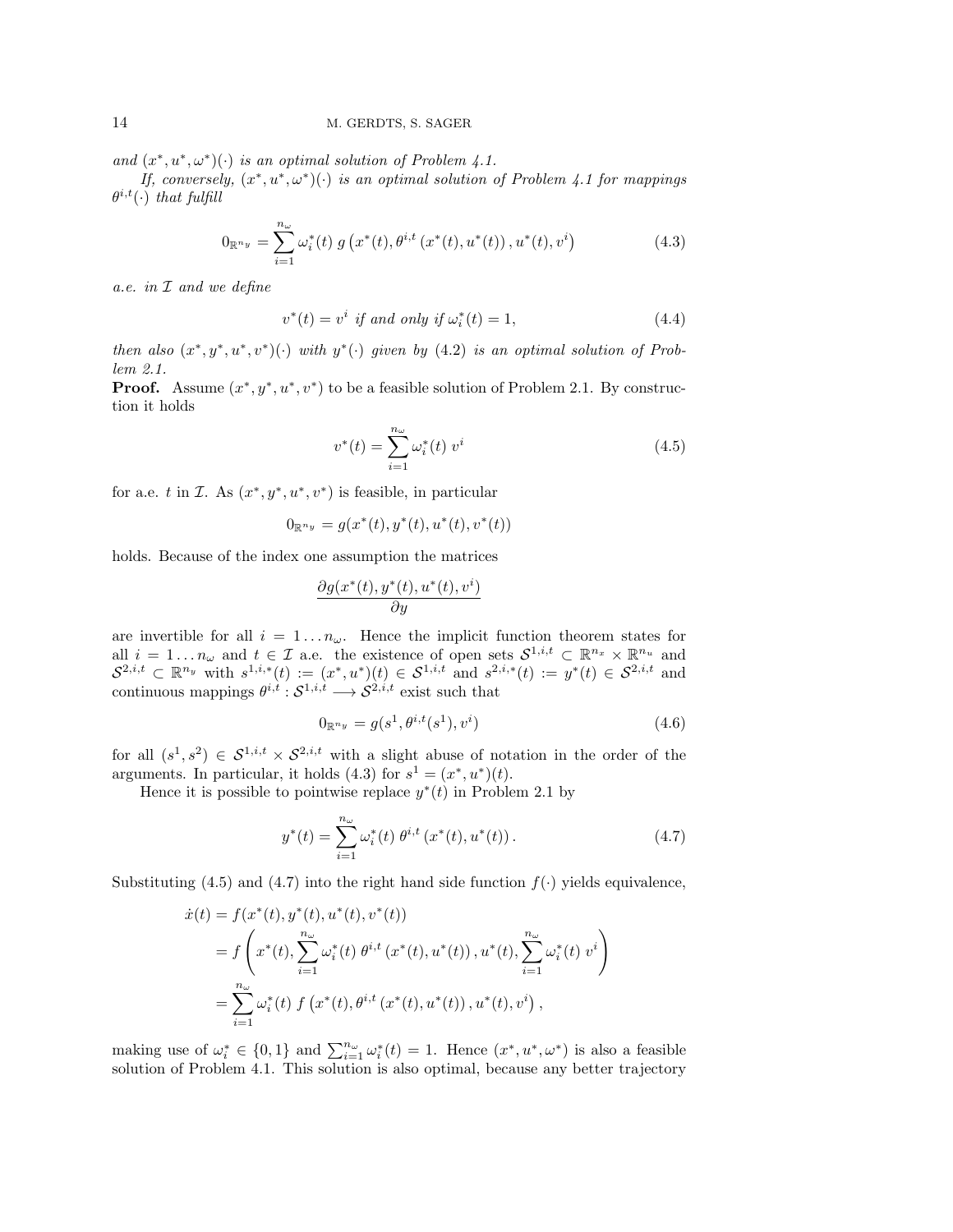$(x^*, u^*, \omega^*)$  can be mapped via (4.4) and (4.7) to a feasible trajectory of Problem 2.1 with the same objective function value, contradicting the original optimality assumption.

Let us now assume  $(x^*, u^*, \omega^*)$  to be an optimal solution of Problem 4.1 for mappings  $\theta^{i,t}(\cdot)$  that fulfill (4.3) a.e. in *I*. We define  $v^*(\cdot)$  via (4.4) and  $y^*(\cdot)$  via (4.7) and again have an equivalence of the right hand sides of the differential equations, which results in identical feasibility and optimality.

Note that the proof is similar to the one in [28] for the ODE case. The main extension is the equivalence of the ODE formulation to the DAE in Problem 2.1. It follows from the index 1 assumption which allows to apply the implicit function theorem.

Theorem 4.2 allows us to transfer formally a MIOCP in DAE in which the discrete controls  $v(\cdot)$  enter in an arbitrary manner to a MIOCP in ODE in which the discrete controls  $\omega(\cdot)$  enter linearly. This is important, as it allows to apply the integer gap theorem from [31] to Problem 4.1. It states that for any given tolerance  $\epsilon$  a control discretization grid size can be determined, such that the difference of norms of the optimal trajectory of a relaxed  $(\omega_i(t) \in [0,1])$  and an integer valued  $(\omega_i(t) \in \{0,1\})$ trajectory is smaller than  $\epsilon$ . This property carries over by continuity arguments to the objective function and state constraints.

COROLLARY 4.3. If  $f(\cdot)$  and  $g(\cdot)$  are sufficiently smooth, the optimal objective function value of Problem 2.1 is given by the optimal objective function value of Problem 4.1, where the requirements  $\omega_i(t) \in \{0,1\}$  have been relaxed to  $\omega_i(t) \in [0,1]$ .

The proof is a simple combination of Theorem 4.2 and [31, Corollary 8], in which also precise assumptions on the smoothness of  $f(\cdot)$  are formulated.

It also allows to apply the Sum Up Rounding strategy to calculate integer controls from relaxed controls in linear time, compare also [31]. Interestingly, also the Sum Up Rounding strategy is a constructive element of a theoretical proof, similar to the time transformation in the previous sections.

From a practical point of view, however, it is not always desirable or even possible to explicitly calculate the mappings  $\theta^{i,t}(\cdot)$ . The question how the algebraic equations can be altered to maintain a DAE formulation with a property similar to Corollary 4.3 is an open question, like the extension to DAE systems for which the index one assumption does not hold.

5. Numerical benchmark. We will illustrate the results from the previous sections with a MIOC benchmark example from the literature. Our focus is not on efficient numerical methods for MIOCPs, which have been described, e.g., in [13, 33]. Rather we give an example of a boundary value problem that is deduced directly from the necessary conditions of optimality and follow a first optimize, then discretize approach.

We choose a control problem motivated by F8 aircraft control. It is based on ordinary differential equations (ODE), but we reformulate it with the help of two artificial algebraic variables. This is not necessarily helpful from a computational point of view, but will allow us to compare the results to published results for this benchmark problem [30], and we can be certain that for this test problem the index one assumption 3.2 is always valid.

The differential equations were introduced by Garrard [9]. The differential states consist of  $x_1(\cdot)$  as the angle of attack in radians,  $x_2(\cdot)$  as the pitch angle, and  $x_3(\cdot)$  as the pitch rate in rad/s. The F-8 aircraft control problem was introduced by Kaya and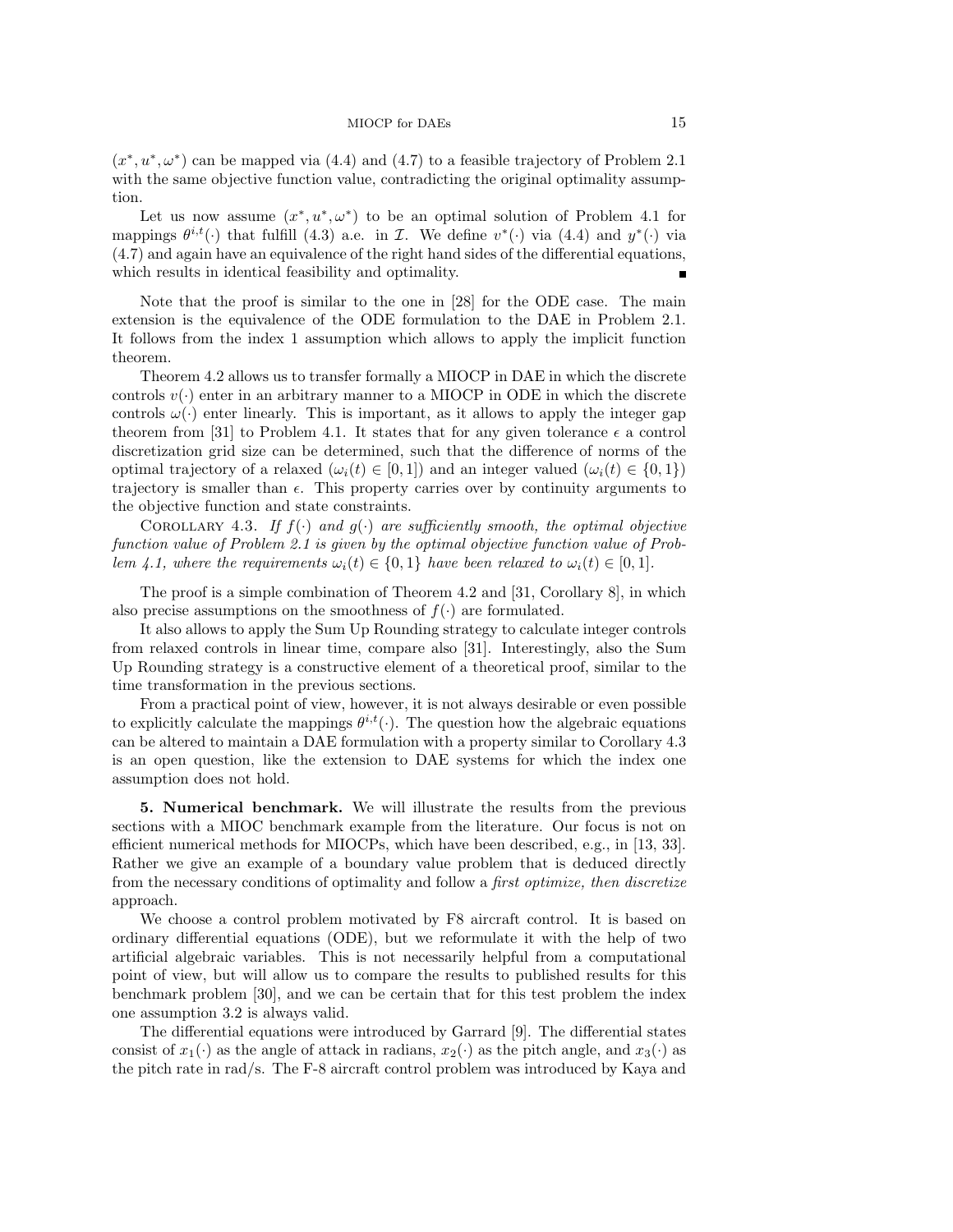Noakes [17] and aims at controlling an aircraft in a time-optimal way from an initial state to a terminal state. The only control function  $v(\cdot)$  is the tail deflection angle in radians which may attain only two different values. For  $t \in [0, t_f]$  almost everywhere the mixed-integer optimal control problem is given by

PROBLEM 5.1 (F-8 Aircraft Control with algebraic variables). Minimize  $\int_0^{t_f} 1 dt$ with respect to  $x \in W^3_{1,\infty}(\mathcal{I}), y \in L^2_{\infty}(\mathcal{I}), v \in L^1_{\infty}(\mathcal{I})$  subject to  $\dot{x}_1(t) = y_1(t)x_1(t) + x_3(t) - 0.019x_2(t)^2 - 0.215v(t) + 0.63v(t)^3$ 

$$
\dot{x}_1(t) = x_3(t),
$$
\n(5.2)

$$
\dot{x}_3(t) = -4.208x_1(t) - 0.396x_3(t) - 0.47x_1(t)^2 - 3.564x_1(t)^3 \tag{5.3}
$$

$$
-20.967v(t) + 6.265x_1(t)y_2(t) + 46y_2(t)v(t) + 61.4v(t)^3,
$$
 (5.4)

 $(5.1)$ 

$$
0 = -y_1(t) - 0.877 - 0.088x_3(t) + 0.47x_1(t) - x_1(t)x_3(t)
$$
\n(5.5)

$$
+3.846x_1(t)^2 + 0.28y_2(t) + 0.47v(t)^2,
$$
\n(5.6)

$$
0 = -y_2(t) + x_1(t)v(t),
$$
\n(5.7)

$$
v(t) \in \{-0.05236, 0.05236\},\tag{5.8}
$$

$$
x(0) = (0.4655, 0, 0)^{\top}, \quad x(t_f) = (0, 0, 0)^{\top}.
$$
 (5.9)

Note that the problem formulation in [17, 30] can be easily regained by substituting first  $y_2(\cdot)$  and then  $y_1(\cdot)$  back in the differential equations. In the following we leave the time argument  $(t)$  away for notational simplicity. We look at the necessary conditions of optimality for the case without time transformation, which we apply in our numerical scheme.

With  $\ell_0 = 1$ , the Hamiltonian of Problem 5.1 is given by

$$
\mathcal{H}(\cdot) = 1 + \lambda_f^{\top} f(x, y, u) + \lambda_g^{\top} g(x, y, u)
$$
  
\n
$$
= 1 + \lambda_{f1}(y_1 x_1 + x_3 - 0.019x_2^2 - 0.215v + 0.63v^3)
$$
(5.10)  
\n
$$
+ \lambda_{f2} x_3
$$
  
\n
$$
+ \lambda_{f3}(-4.208x_1 - 0.396x_3 - 0.47x_1^2 - 3.564x_1^3
$$
  
\n
$$
-20.967v + 6.265x_1 y_2 + 46y_2 v + 61.4v^3)
$$
  
\n
$$
+ \lambda_{g1}(-y_1 - 0.877 - 0.088x_3 + 0.47x_1
$$
  
\n
$$
-x_1 x_3 + 3.846x_1^2 + 0.28y_2 + 0.47v^2)
$$
  
\n
$$
+ \lambda_{g2}(-y_2 + x_1 v)
$$
 (5.10)

The adjoint equations read

$$
-\lambda_{f1} = \frac{\partial \mathcal{H}(\cdot)}{\partial x_1} = \lambda_{f3}(-4.208 - 2 \cdot 0.47x_1 - 3 \cdot 3.564x_1^2 + 6.265y_2)
$$
(5.11)  
 
$$
+\lambda_{f1}y_1 + \lambda_{g1}(0.47 - x_3 + 2 \cdot 3.846x_1) + \lambda_{g2}v
$$

$$
-\dot{\lambda}_{f2} = \frac{\partial \mathcal{H}(\cdot)}{\partial x_2} = -0.038 \lambda_{f1} x_2 \tag{5.12}
$$

$$
-\lambda_{f3} = \frac{\partial \mathcal{H}(\cdot)}{\partial x_3} = \lambda_{f1} + \lambda_{f2} - 0.396\lambda_{f3} + \lambda_{g1}(-0.088 - x_1)
$$
(5.13)

$$
0 = \frac{\partial \mathcal{H}(\cdot)}{\partial y_1} = \lambda_{f1} x_1 - \lambda_{g1} \tag{5.14}
$$

$$
0 = \frac{\partial \mathcal{H}(\cdot)}{\partial y_2} = \lambda_{f3}(6.265x_1 + 46v) + 0.28\lambda_{g1} - \lambda_{g2}
$$
\n(5.15)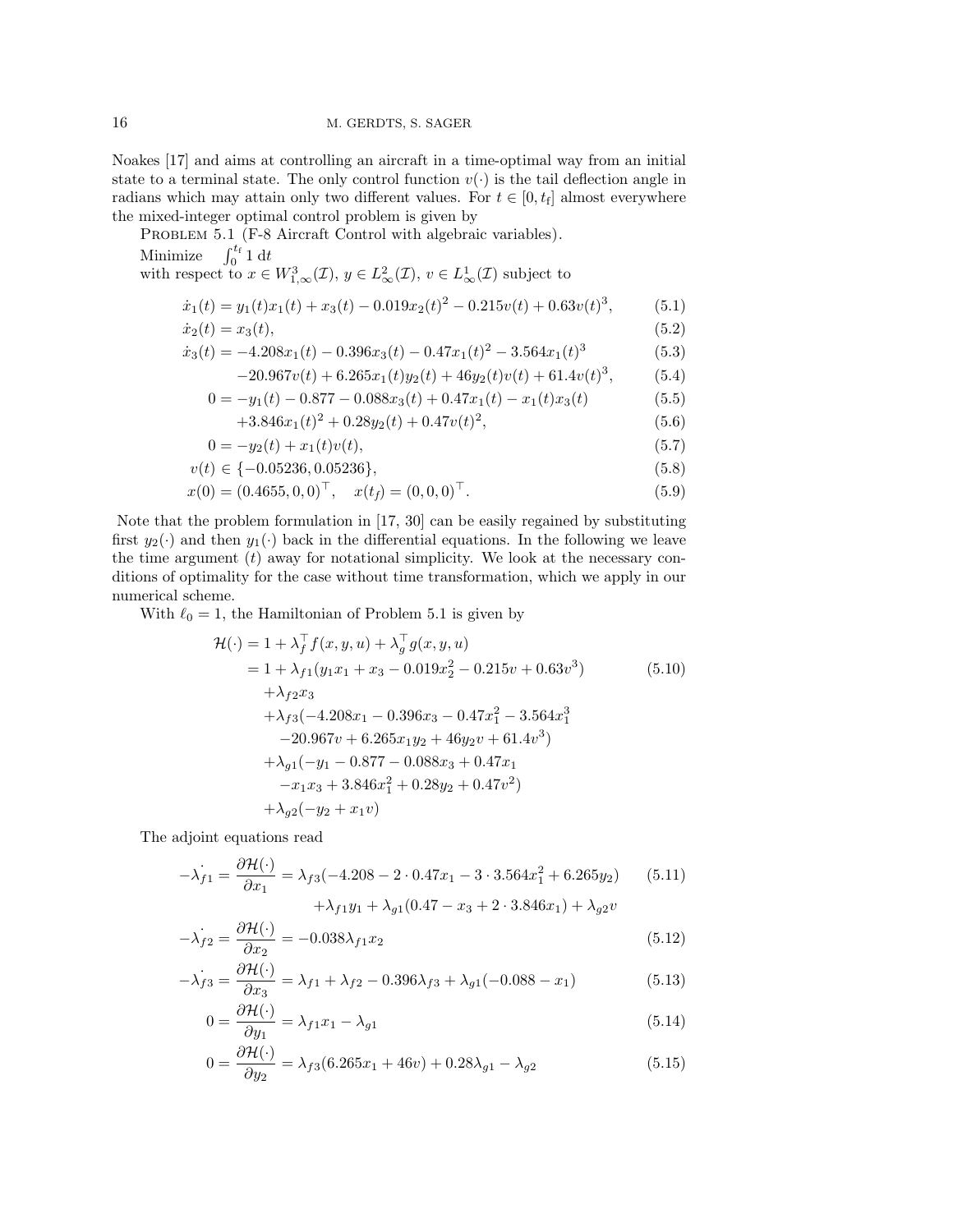with the transversality conditions

$$
\lambda_{fi}(t_0) = -\frac{\partial \varphi(\cdot) + \sigma^{\top} \psi(\cdot)}{\partial x_i(t_0)} = \sigma_{0i}, \quad \lambda_{fi}(t_f) = -\frac{\partial \varphi(\cdot) + \sigma^{\top} \psi(\cdot)}{\partial x_i(t_f)} = \sigma_{fi}, \tag{5.16}
$$

for  $i = 1 \ldots 3$ . In other words, the initial and terminal values of the differential adjoint states are free, because all initial and terminal values of the differential states  $x_i(\cdot)$ are fixed. However, the value of the Hamiltonian at the free end time is fixed to 0,

$$
\mathcal{H}(\cdot, t_{\mathbf{f}}) = 0. \tag{5.17}
$$

The value of the optimal control  $v(t)$  is determined according to the global minimum principle in Theorem 3.5 as the pointwise minimizer

$$
v^*(t) = \arg\min\{\mathcal{H}(\cdot, v \equiv -0.05236), \mathcal{H}(\cdot, v \equiv 0.05236)\}.
$$
 (5.18)

Fast and reliable methods for mixed-integer optimal control problems have been developed recently [13, 33]. They are based, among others, on the transformations that have been described in the previous sections. For illustration and validation, however, we solve the boundary problem that results from the global minimum principle at this point. As a numerical solution we apply the method of Competing Hamiltonians that to our knowledge was first proposed in [3]. It enumerates the values of the Hamiltonian for all discrete control choices and chooses the pointwise minimizer, in our case as (5.18). Note that this approach is restricted to optimal control problems that have optimal bang-bang solutions for their relaxations, [33].

The resulting boundary value problem consists of determining  $(x^*, y^*, \lambda_f^*, \lambda_g^*, v^*)(\cdot)$ and a final time  $t_f$  such that  $(5.1-5.9, 5.11-5.15, 5.16, 5.17, 5.18)$  are fulfilled.

We need good initial guesses for the switching structure and for the differential and algebraic variables. We obtain them by running the MS MINTOC algorithm [28, 33]. It is based on a first discretize, then optimize approach, in particular on Bock's direct multiple shooting method [4]. We can directly read of the optimal switching structure and the values of differential and algebraic variables. For the adjoint variables  $\lambda_f(\cdot)$ we take Lagrange multipliers of the matching conditions as a discrete approximation. This pretty accurate initialization allows us to solve the DAE boundary value problem despite its well known small region of convergence. We use the software MUSCOD-II, again based on direct multiple shooting, [25]. Note that the F8 control problem has several local minima, several are listed on [27]. We use the best known solution as initialization for our study. It results in an optimal integer control

$$
v^*(t) = \begin{cases} 0.05236 & \text{if } t \in [0, \tau_1] \cup [\tau_2, \tau_3] \\ -0.05236 & \text{if } t \in [\tau_1, \tau_2] \cup [\tau_3, t_f] \end{cases}
$$

with  $\tau_1 = 1.135007, \tau_2 = 1.482512, \tau_3 = 3.088809, t_f = 3.780858$ . Figures 5.1 and 5.2 show the optimal trajectories and the competing Hamiltonians.

It is interesting to note that Outer Convexification can be applied to Problem 5.1.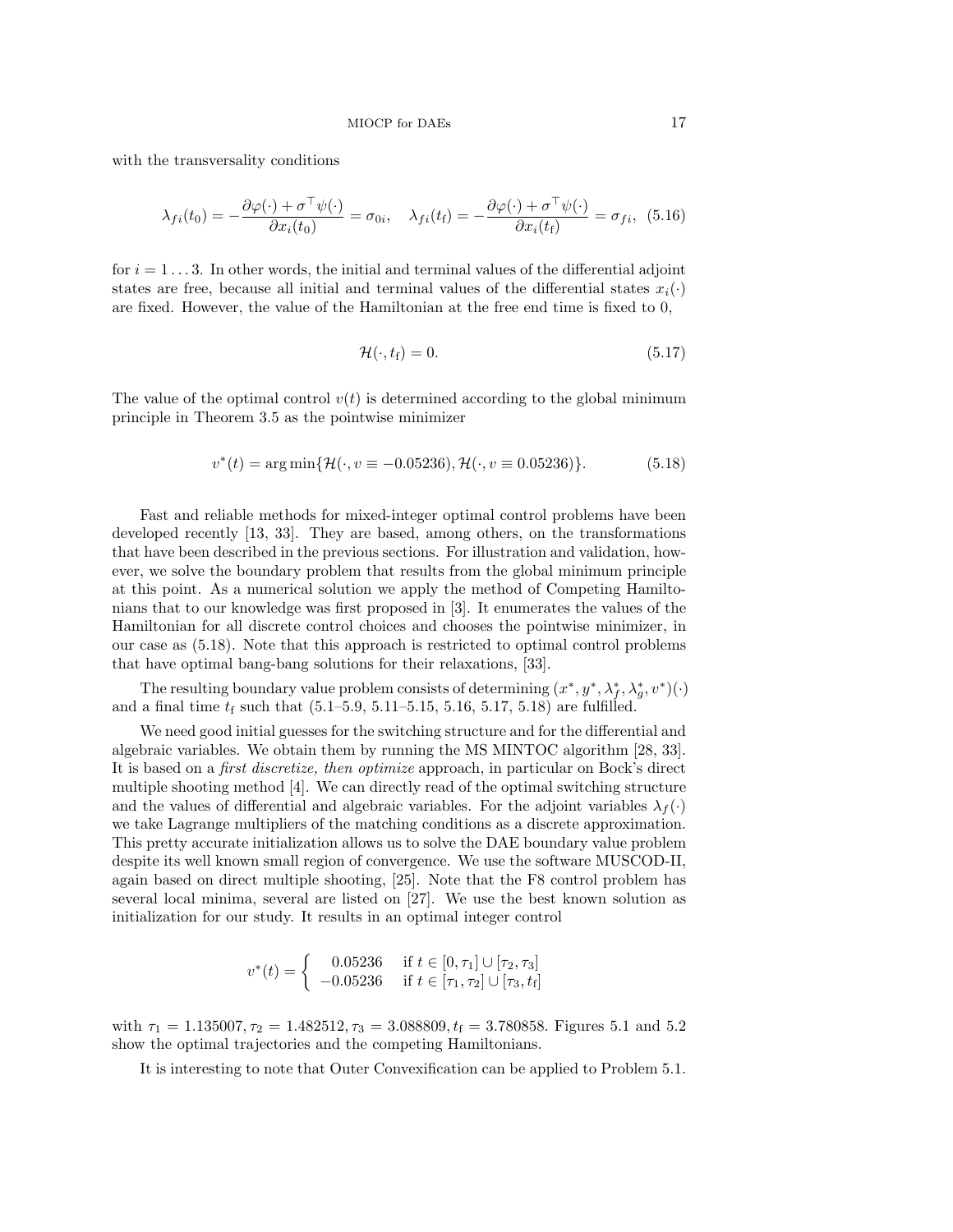

Fig. 5.1. Left: differential states of the optimal trajectory. Right: the two competing Hamiltonians and the optimal control. Note that the minimizing Hamiltonian (5.18) is identical 0, in accordance to its end value  $(5.17)$  and the requirement to be constant, Theorem 3.5 e).



Fig. 5.2. Left: the adjoint states plotted over time. Right: the algebraic states. The discontinuity in  $v^*(\cdot)$  is accounted for by jumps in  $y_2(\cdot)$ .

With  $\gamma = 0.05236$ , the constraints (5.1–5.9) become

$$
\dot{x}_1 = -0.877 \ x_1 + x_3 - 0.088 \ x_1 \ x_3 + 0.47 \ x_1^2 - 0.019 \ x_2^2 - x_1^2 \ x_3 \tag{5.19}
$$
\n
$$
+3.846 \ x_1^3 + 0.215 \ \alpha - 0.28 \ x_1^2 \ \alpha + 0.47 \ x_1 \ \alpha^2 - 0.63 \ \alpha^3 \tag{5.20}
$$

+3.846 
$$
x_1^3
$$
 + 0.215  $\gamma$  - 0.28  $x_1^2$   $\gamma$  + 0.47  $x_1$   $\gamma^2$  - 0.63  $\gamma^3$  (5.20)

$$
-\left(0.215\ \gamma - 0.28\ x_1^2\ \gamma - 0.63\ \gamma^3\right)\ 2\omega\tag{5.21}
$$

$$
\dot{x}_2 = x_3 \tag{5.22}
$$
\n
$$
\dot{x}_2 = 4.208 \, \text{m} \quad 0.206 \, \text{m} \quad 0.47 \, \text{m}^2 \quad 2.564 \, \text{m}^3 \tag{5.23}
$$

$$
\begin{aligned}\n\dot{x}_3 &= -4.208 \ x_1 - 0.396 \ x_3 - 0.47 \ x_1^2 - 3.564 \ x_1^3 \\
&\quad +20.967 \ \gamma - 6.265 \ x_1^2 \ \gamma + 46 \ x_1 \ \gamma^2 - 61.4 \ \gamma^3\n\end{aligned}\n\tag{5.23}
$$

$$
-\left(20.967\ \gamma - 6.265\ x_1^2\ \gamma - 61.4\ \gamma^3\right)\ 2\omega\tag{5.25}
$$

$$
\omega(t) \in \{0, 1\},\tag{5.26}
$$

$$
x(0) = (0.4655, 0, 0)^{\top}, \quad x(t_f) = (0, 0, 0)^{\top}
$$
\n(5.27)

Any trajectory that minimizes  $t_f$  subject to  $(5.19-5.27)$  is also an optimal solution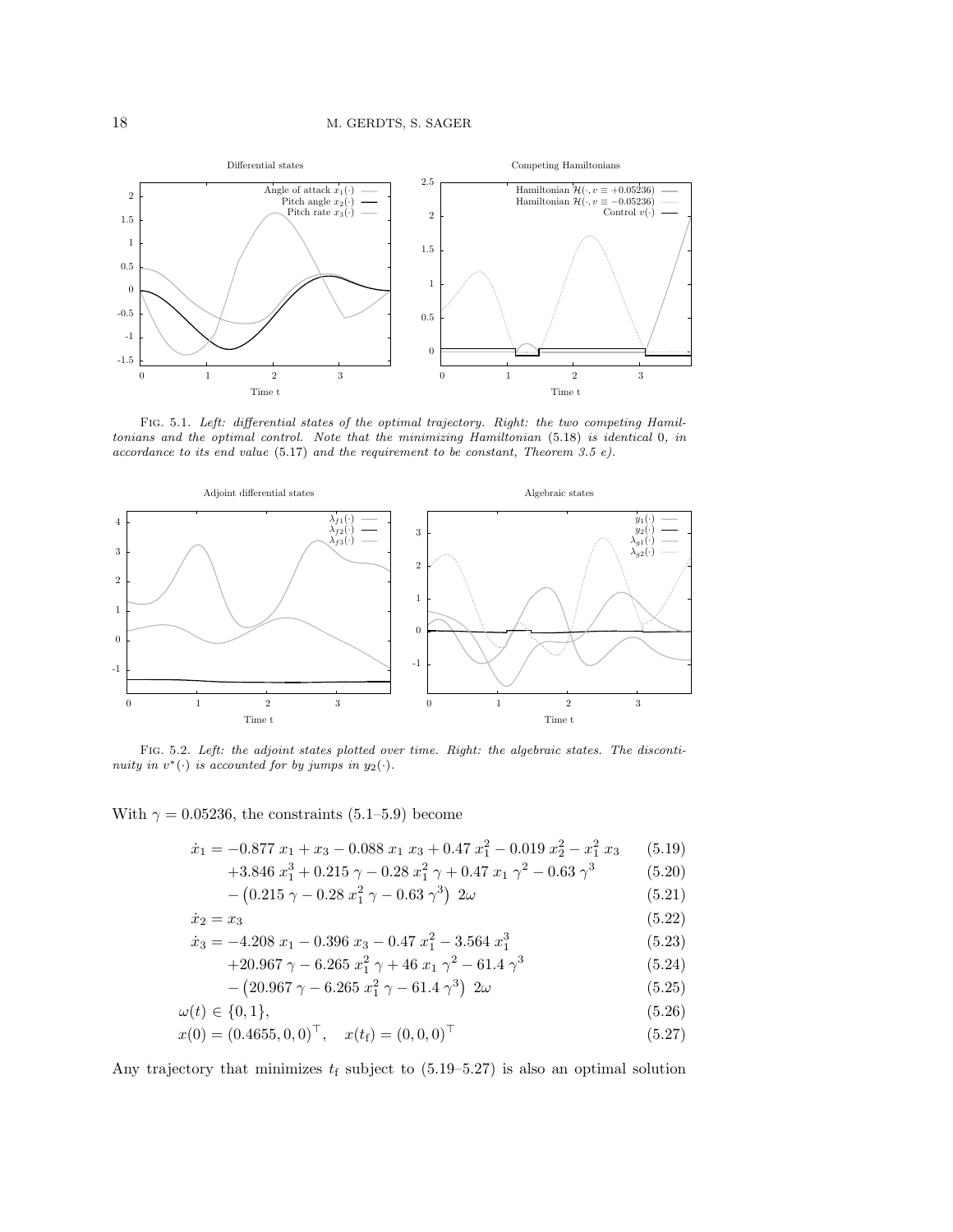to Problem 5.1. According to Corollary 4.3 the objective function value is identical to the one of the relaxed version with  $\omega(t) \in [0,1]$ . In this particular case, there doesn't seem to be an integer gap to the nonlinear relaxation (Problem 5.1 with  $v(t) \in [-0.05236, 0.05236]$ . Examples for integer gaps can be found in [28, 31].

6. Summary. We discussed mixed–integer optimal control problems constrained by differential-algebraic equations of index one. We derived a global minimum principle, making use of a time transformation technique. We also established theoretical results on the integer gap between the objective function value of the original MIOCP and of a relaxed, convexified version which is easier to solve with gradient–based methods. We illustrated the theoretical results by means of a challenging MIOCP benchmark problem. Future work is necessary for DAE systems that do not have index one.

Acknowledgments. Financial support of the Heidelberg Graduate School of Mathematical and Computational Methods for the Sciences and of the EU project EMBOCON under grant FP7-ICT-2009-4 248940 is gratefully acknowledged.

### REFERENCES

- [1] A. BACKES, Extremalbedingungen für Optimierungs-Probleme mit Algebro-Differentialgleichungen, PhD thesis, Mathematisch-Naturwissenschaftliche Fakultät, Humboldt-Universität Berlin, Berlin, Germany, 2006.
- [2] H.G. BOCK AND R.W. LONGMAN, *Optimal control of velocity profiles for minimization of energy* consumption in the new york subway system, in Proceedings of the Second IFAC Workshop on Control Applications of Nonlinear Programming and Optimization, International Federation of Automatic Control, 1980, pp. 34–43.
- [3]  $\longrightarrow$ , Computation of optimal controls on disjoint control sets for minimum energy subway operation, in Proceedings of the American Astronomical Society. Symposium on Engineering Science and Mechanics, Taiwan, 1982.
- [4] H.G. BOCK AND K.J. PLITT, A Multiple Shooting algorithm for direct solution of optimal control problems, in Proceedings of the 9th IFAC World Congress, Budapest, 1984, Pergamon Press, pp. 242–247. Available at http://www.iwr.uniheidelberg.de/groups/agbock/FILES/Bock1984.pdf.
- [5] M. de Pinho and R. B. Vinter, Necessary Conditions for Optimal Control Problems Involving Nonlinear Differential Algebraic Equations, Journal of Mathematical Analysis and Applications, 212 (1997), pp. 493–516.
- [6] E. N. DEVDARIANI AND YU. S. LEDYAEV, Maximum Principle for Implicit Control Systems, Applied Mathematics and Optimization, 40 (1999), pp. 79–103.
- [7] A.J. Dubovitskii and A.A. Milyutin, Extremum problems in the presence of restrictions., U.S.S.R. Comput. Math. Math. Phys., 5 (1965), pp. 1–80.
- [8] A.Ya. Dubovitskij and A.A. Milyutin, Extremum problems with constraints., Sov. Math., Dokl., 4 (1963), pp. 452–455.
- [9] W.L. GARRARD AND J.M. JORDAN, *Design of nonlinear automatic control systems*, Automatica, 13 (1977), pp. 497–505.
- [10] M. GERDTS, Local minimum principle for optimal control problems subject to index one differential-algebraic equations, tech. report, Institute of Mathematics and Applied Computing, Universität der Bundeswehr München, http://www.unibw.de/lrt1/gerdts/forschung/publikationen/report index1.pdf, 2005.
- [11] Solving mixed-integer optimal control problems by branch  $\mathcal B$  bound: A case study from automobile test-driving with gear shift, Optimal Control, Applications and Methods, 26  $(2005)$ , pp. 1–18.
- [12] , Local minimum principle for optimal control problems subject to index-two differentialalgebraic equations, Journal of Optimization Theory and Applications, 130 (2006).
- [13]  $\longrightarrow$ , A variable time transformation method for mixed-integer optimal control problems, Optimal Control Applications and Methods, 27 (2006), pp. 169–182.
- [14] I. V. Girsanov, Lectures on Mathematical Theory of Extremum Problems, vol. 67 of Lec-